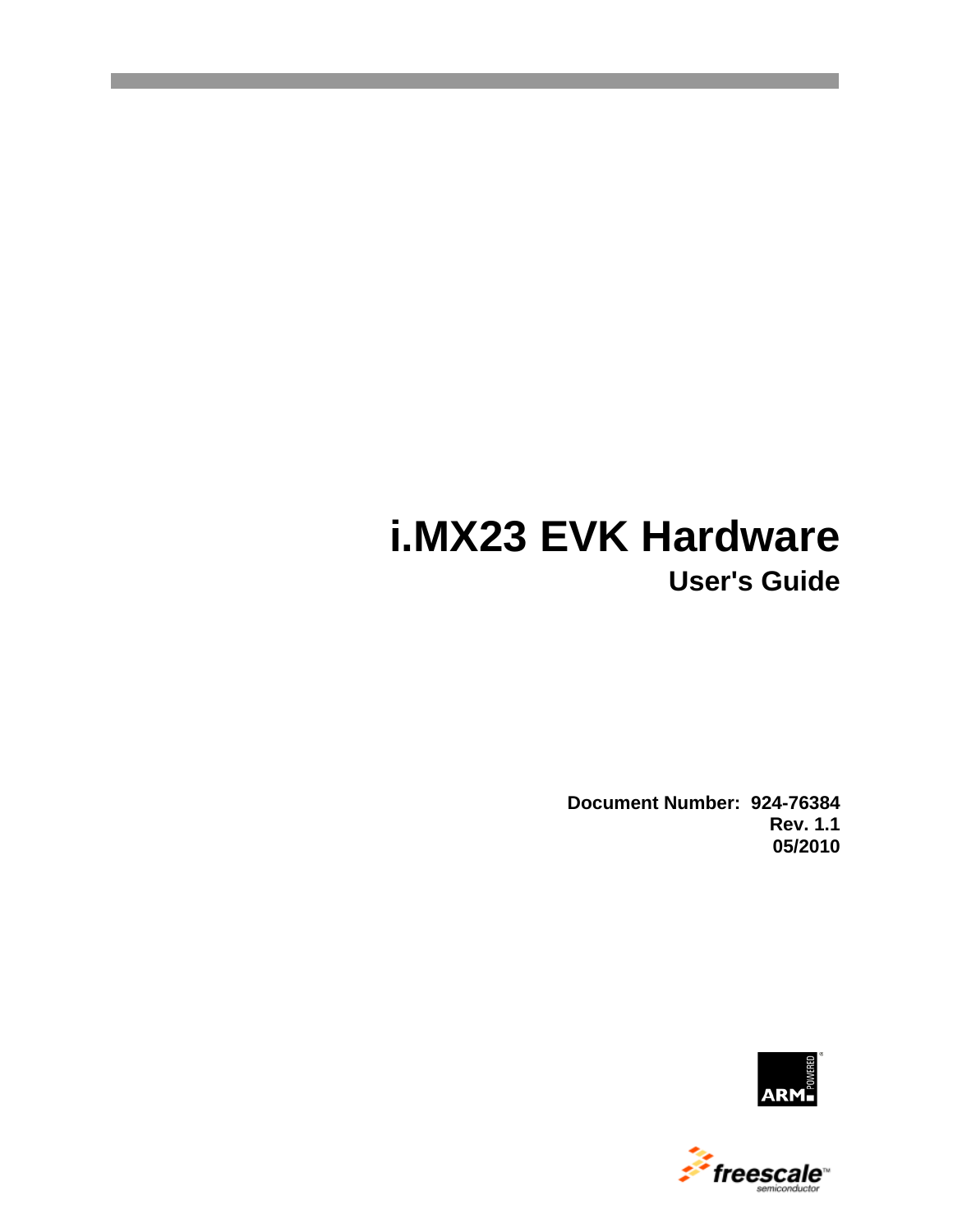#### *How to Reach Us:*

**Home Page**: www.freescale.com

#### **Web Support**:

http://www.freescale.com/support

#### **USA/Europe or Locations Not Listed**:

Freescale Semiconductor Technical Information Center, EL516 2100 East Elliot Road Tempe, Arizona 85284 +1-800-521-6274 or +1-480-768-2130 www.freescale.com/support

#### **Europe, Middle East, and Africa**:

Freescale Halbleiter Deutschland GmbH Technical Information Center Schatzbogen 7 81829 Muenchen, Germany +44 1296 380 456 (English) +46 8 52200080 (English) +49 89 92103 559 (German) +33 1 69 35 48 48 (French) www.freescale.com/support

#### **Japan**:

Freescale Semiconductor Japan Ltd. **Headquarters** ARCO Tower 15F 1-8-1, Shimo-Meguro, Meguro-ku, Tokyo 153-0064, Japan 0120 191014 or +81 3 5437 9125 support.japan@freescale.com

#### **Asia/Pacific:**

Freescale Semiconductor China Ltd. Exchange Building 23F No. 118 Jianguo Road Chaoyang District Beijing 100022 China +86 010 5879 8000 [support.asia@freescale.com](mailto:support.asia@freescale.com)

#### *For Literature Requests Only:*

Freescale Semiconductor Literature Distribution Center P.O. Box 5405 Denver, Colorado 80217 1-800-441-2447 or 303-675-2140 Fax: 303-675-2150 LDCForFreescaleSemiconductor@hibbertgroup.com

Information in this document is provided solely to enable system and software implementers to use Freescale Semiconductor products. There are no express or implied copyright licenses granted hereunder to design or fabricate any integrated circuits or integrated circuits based on the information in this document.

Freescale Semiconductor reserves the right to make changes without further notice to any products herein. Freescale Semiconductor makes no warranty, representation or guarantee regarding the suitability of its products for any particular purpose, nor does Freescale Semiconductor assume any liability arising out of the application or use of any product or circuit, and specifically disclaims any and all liability, including without limitation consequential or incidental damages. "Typical" parameters that may be provided in Freescale Semiconductor data sheets and/or specifications can and do vary in different applications and actual performance may vary over time. All operating parameters, including "Typicals", must be validated for each customer application by customer's technical experts. Freescale Semiconductor does not convey any license under its patent rights nor the rights of others. Freescale Semiconductor products are not designed, intended, or authorized for use as components in systems intended for surgical implant into the body, or other applications intended to support or sustain life, or for any other application in which the failure of the Freescale Semiconductor product could create a situation where personal injury or death may occur. Should Buyer purchase or use Freescale Semiconductor products for any such unintended or unauthorized application, Buyer shall indemnify and hold Freescale Semiconductor and its officers, employees, subsidiaries, affiliates, and distributors harmless against all claims, costs, damages, and expenses, and reasonable attorney fees arising out of, directly or indirectly, any claim of personal injury or death associated with such unintended or unauthorized use, even if such claim alleges that Freescale Semiconductor was negligent regarding the design or manufacture of the part.

Freescale™ and the Freescale logo are trademarks of Freescale Semiconductor, Inc. All other product or service names are the property of their respective owners. Microsoft, Windows, Windows ME, and Zuni are registered trademarks of Microsoft Corporation; Microsoft XP is a trademark of Microsoft Corporation; Windows 9x/ME/NT/2000/XP are trademarks of Microsoft Corporation. ARM and RealView are the registered trademarks of ARM Limited. ARM11 is the trademark of ARM Limited. The ARM logo is a registered trademark of ARM Ltd. Wi-Fi is a registered trademark of the Wi-Fi Alliance. Bluetooth is a registered trademark of the Bluetooth SIG, Inc., and is used under license. Wi-Fi CERTIFIED is a trademark of the Wi-Fi Alliance.

© Freescale Semiconductor, Inc. 2010. All rights reserved.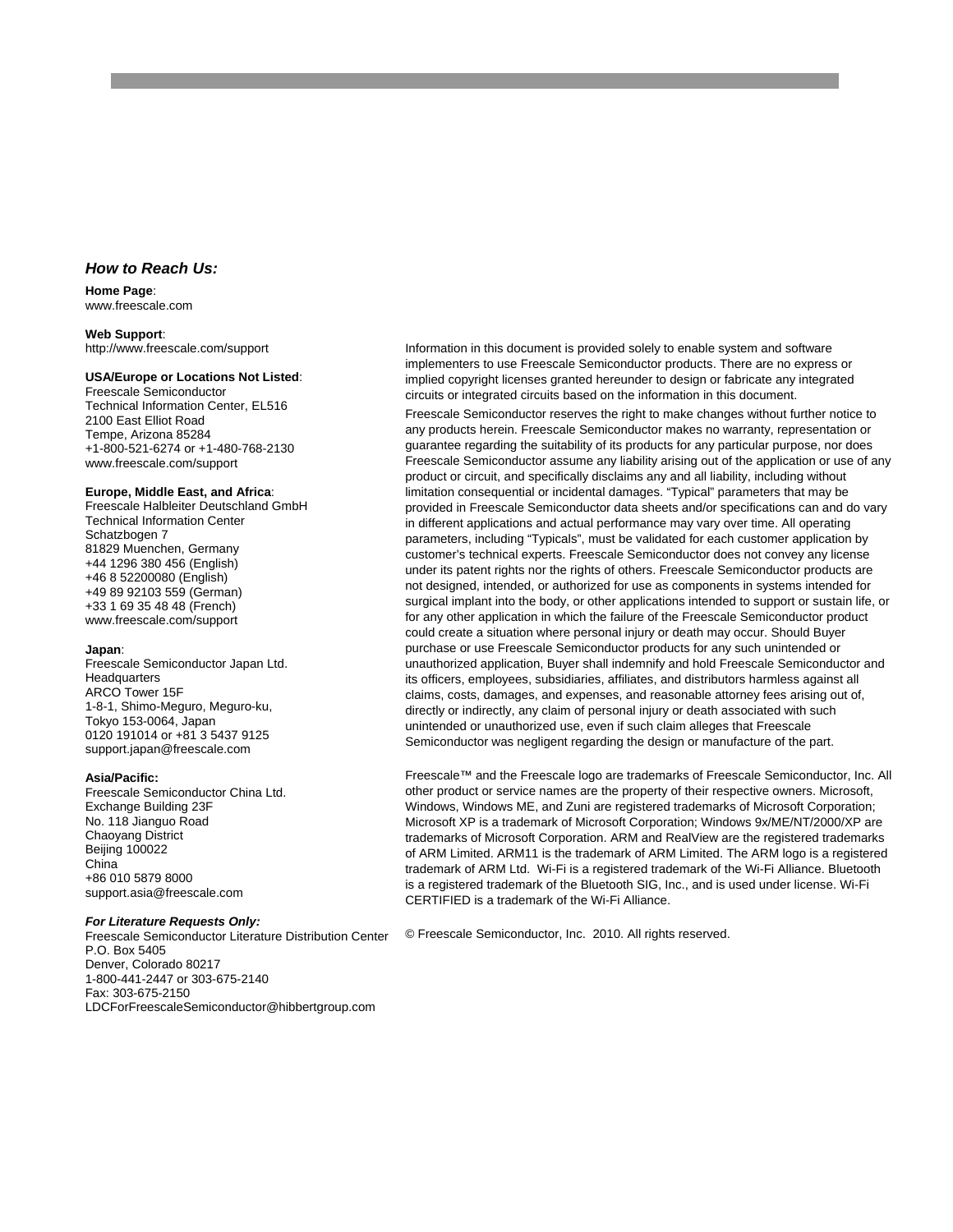| 1.1     |                                                                          |  |
|---------|--------------------------------------------------------------------------|--|
| 1.2     |                                                                          |  |
| 1.3     |                                                                          |  |
| 1.3.1   |                                                                          |  |
|         |                                                                          |  |
| 2.1     |                                                                          |  |
| 2.1.1   |                                                                          |  |
| 2.1.2   |                                                                          |  |
| $2.2\,$ |                                                                          |  |
| 2.2.1   |                                                                          |  |
| 2.2.2   |                                                                          |  |
|         |                                                                          |  |
| 3.1     |                                                                          |  |
| 3.2     |                                                                          |  |
| 3.3     | Using the EVK to provide JTAG/UART support for custom designed prototype |  |
|         |                                                                          |  |
| 4.1     |                                                                          |  |
| 4.2     |                                                                          |  |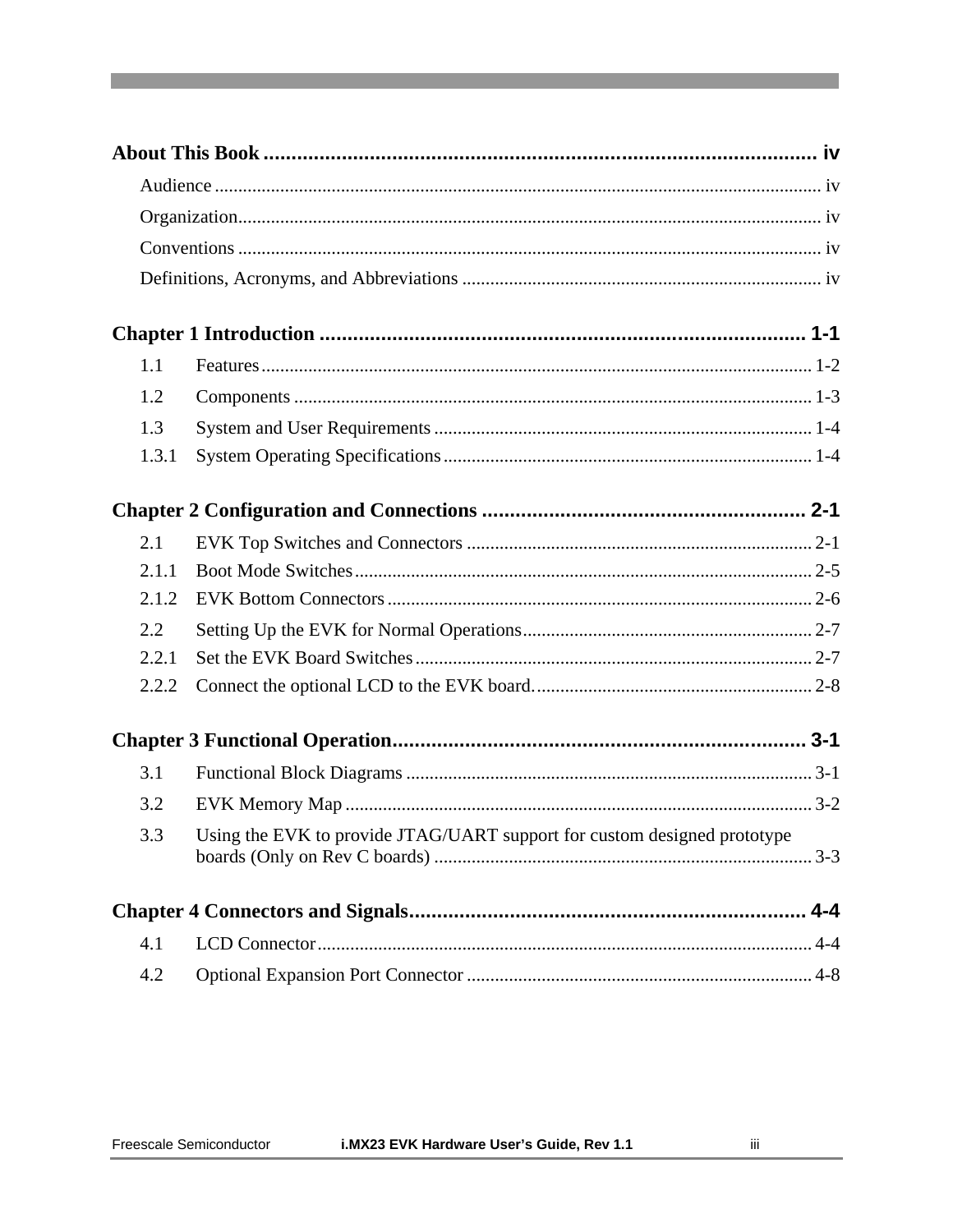# <span id="page-3-0"></span>About This Book

This document explains how to connect and operate Revision B of the i.MX23 EVK.

#### <span id="page-3-1"></span>Audience

This document is intended for software, hardware, and system engineers who are planning to use the product and for anyone who wants to understand more about the product.

# <span id="page-3-2"></span>**Organization**

This document contains the following chapters.

| Chapter 1 | Introduces the features and functionality of the EVK. |
|-----------|-------------------------------------------------------|
| Chapter 2 | Provides configuration and setup information.         |
| Chapter 3 | Provides functional operations and memory mapping.    |

Chapter 4 Provides connector pin information.

### <span id="page-3-3"></span>**Conventions**

This document uses the following conventions:

| Courier       | Is used to identify commands, explicit command parameters, code<br>examples, expressions, data types, and directives. |
|---------------|-----------------------------------------------------------------------------------------------------------------------|
| <i>Italic</i> | Is used for emphasis, to identify new terms, and for replaceable command<br>parameters.                               |

### <span id="page-3-4"></span>Definitions, Acronyms, and Abbreviations

The following list defines the abbreviations used in this document.

| Application Universal Asynchronous Receiver/Transmitter |
|---------------------------------------------------------|
| <b>Compact Disk</b>                                     |
| <b>Complementary Metal Oxide Semiconductor</b>          |
| <b>Custom Programmed Logic Devices</b>                  |
| <b>Central Processing Unit</b>                          |
| Data Communications Equipment                           |
| Double Data Rate                                        |
| Dual In-line Package                                    |
| <b>Direct Memory Access</b>                             |
| Data Terminal Equipment                                 |
| Debug Universal Asynchronous Receiver/Transmitter       |
| Electrically Erasable Programmable Read Only Memory     |
| Erasable Programmable Read Only Memory                  |
|                                                         |

| Freescale Semiconductor | i.MX23 EVK F |  |
|-------------------------|--------------|--|
|                         |              |  |

**Free Semiconductor Semiconductor Service Service Service Service Service Service Service Service Service Service Service Service Service Service Service Service Service Service Service Service Service Service Service Serv**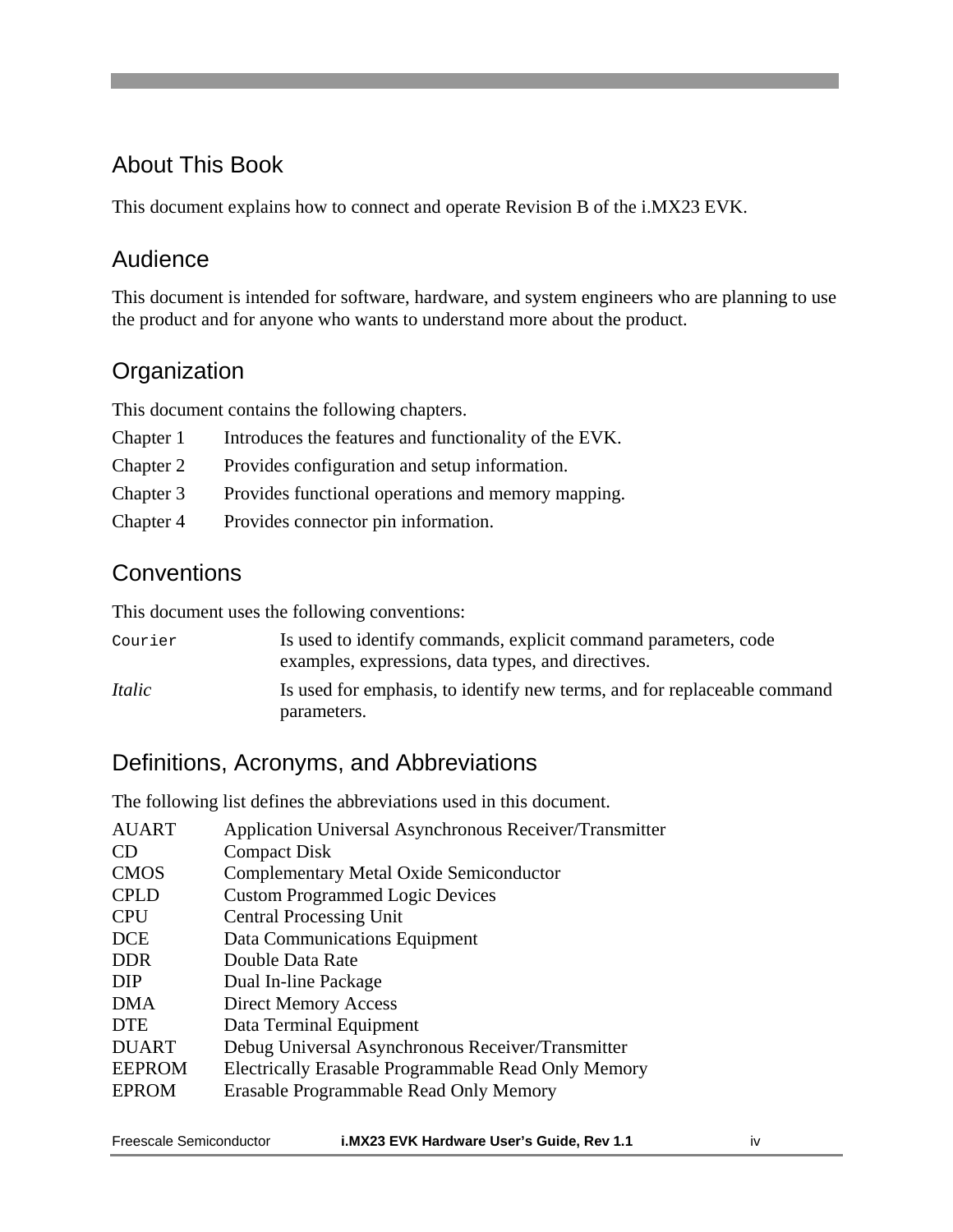| <b>GPIO</b>      | General Purpose Input/Output                                      |
|------------------|-------------------------------------------------------------------|
| <b>GPO</b>       | <b>General Purpose Output</b>                                     |
| I2C              | <b>Inter-Integrated Circuit</b>                                   |
| ICE              | <b>In-Circuit Emulator</b>                                        |
| $\rm LO$         | Input/Output                                                      |
| <b>IrDA</b>      | <b>Infrared Data Association</b>                                  |
| <b>ISA</b>       | Instrumentation, System, and Automation Society                   |
| <b>JTAG</b>      | Joint Test Access Group                                           |
| LAN              | <b>Local Area Network</b>                                         |
| <b>LCD</b>       | Liquid Crystal Display                                            |
| <b>LED</b>       | <b>Light Emitting Diode</b>                                       |
| MB               | Megabyte                                                          |
| <b>MCU</b>       | Microcontroller Unit                                              |
| <b>MMC</b>       | Multi-media Card                                                  |
| <b>MCP</b>       | Multi-chip product                                                |
| MS               | <b>Memory Stick</b>                                               |
| <b>NVRAM</b>     | Non-volatile Random Access Memory                                 |
| <b>OTG</b>       | On the Go                                                         |
| <b>PC</b>        | <b>Personal Computer</b>                                          |
| <b>PCMCIA</b>    | Personal Computer Memory Card International Association           |
| <b>PCB</b>       | <b>Printed Circuit Board</b>                                      |
| <b>PHY</b>       | Physical interface                                                |
| <b>POR</b>       | Power on Reset                                                    |
| <b>PSRAM</b>     | <b>Pseudo Random Access Memory</b>                                |
| <b>PWM</b>       | <b>Pulse Width Modulation</b>                                     |
| <b>QVGA</b>      | Quarter Video Graphics Array                                      |
| <b>RAM</b>       | <b>Random Access Memory</b>                                       |
| <b>SD</b>        | Secure Digital (Smart Media)                                      |
| <b>SDRAM</b>     | <b>Synchronous Dynamic Random Access Memory</b>                   |
| <b>SI</b>        | System International (international system of units and measures) |
| <b>SIMM</b>      | Single In-Line Memory Module                                      |
| <b>SPI</b>       | Serial Peripheral Interface                                       |
| SPST             | Single Pole Single Throw                                          |
| SSI <sub>2</sub> | Synchronous Serial Interface                                      |
| TFT              | Thin Film Transistor                                              |
| <b>UART</b>      | Universal Asynchronous Receiver/Transmitter                       |
| <b>USB</b>       | <b>Universal Serial Bus</b>                                       |
| WQVGA            | Wide Quarter Video Graphics Array                                 |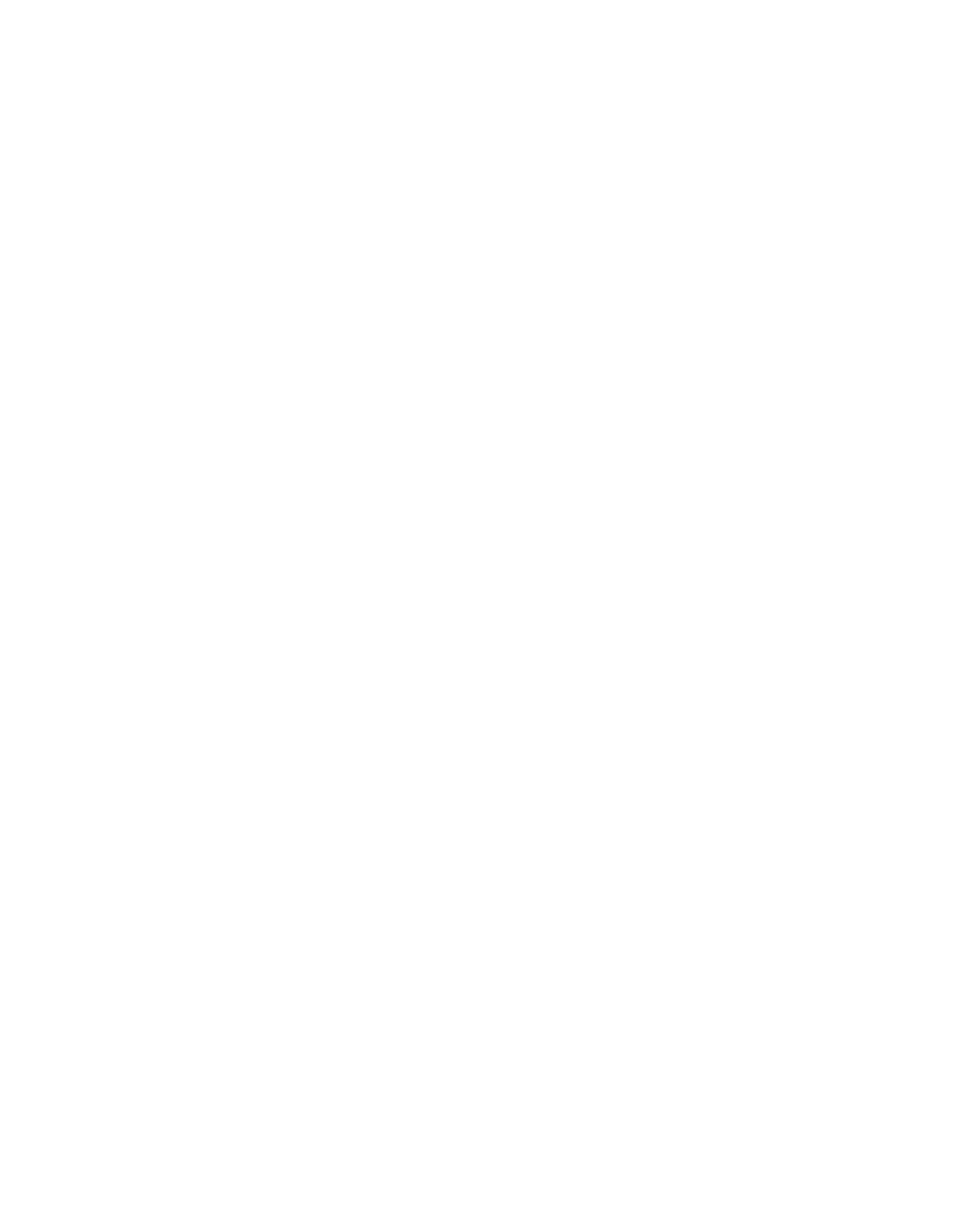# <span id="page-6-0"></span>**Chapter 1 Introduction**

The i.MX23 EVK helps you to develop multimedia communication applications using the i.MX23 ARM-9 CPU.

The EVK is a stand alone board that supports application software development, target board debugging, and optional circuit cards. A 4.3 inch LCD touch screen display panel is an optional accessory for use with the EVK.

Figure 1-1 shows the EVK with the optional LCD Daughter Card.



**Figure1-1 EVK System with optional LCD**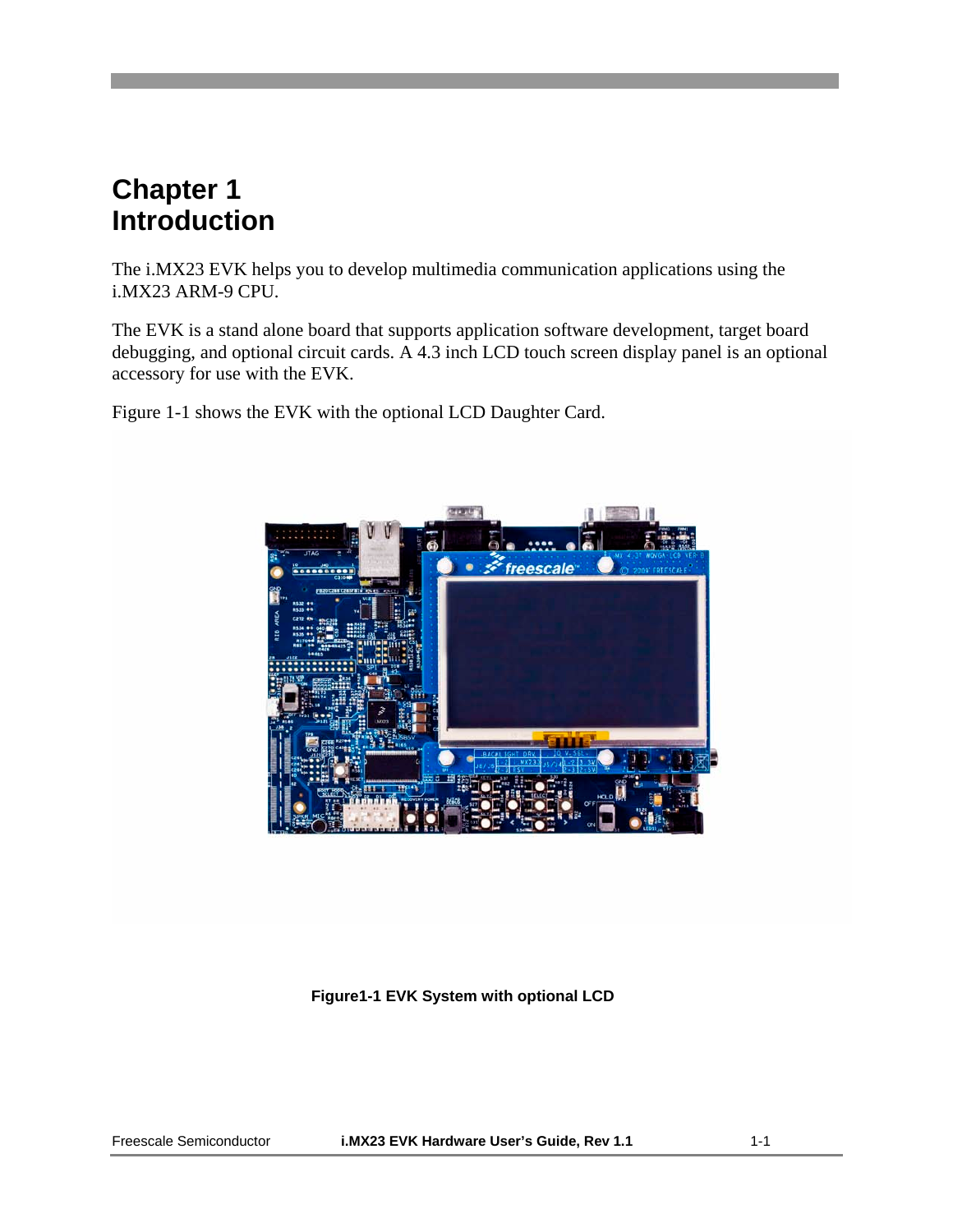# **1.1 Features**

<span id="page-7-0"></span>The i.MX23 EVK provides in a reduced size form factor with the most common functions expected to be used by customers. Some features can be enabled by populating the EVK with additional components. Because the i.MX23 is a highly capable IC, not all features can be provided in a compact design. If there are required features not available on the i.MX23 EVK platform, contact your Freescale customer representative for other options.

The i.MX23 EVK platform includes the following features.

- 128 MB DDR1 SDRAM (with optional power saving mode)
- 1 GB NAND Flash (Can support 4 chip enable 48-TSOP NAND and ONFI packages)
- SD/MMC Card Socket
- Micro USB connector (OTG Host capability optional)
- 3.5mm stereo line-in and Headphone out jacks
- Ethernet Connector
- Debug UART
- 2 Application UARTs (one populated by default, one optional)
- LCD Connector
- 6 User Interface buttons, 3 Functional buttons
- 3-Axis Accelerometer
- JTAG connector with integrated parallel-to-serial converter
- Power supply jack to provide simulated battery power and power to support functions.
- Connectors for Li-ION Battery attachment.
- On-board microphone
- External Speaker connector pins
- Expansion Port Connector (optional)
- SPI Flash and EEPROM (optional)
- Composite Video Out (optional)
- Ability to select different Boot Mode options
- Near form-factor layout.
- Solid reference schematics that closely resemble final products to aid customers' designs.
- Utilizes reliable high-density connector to interface between boards.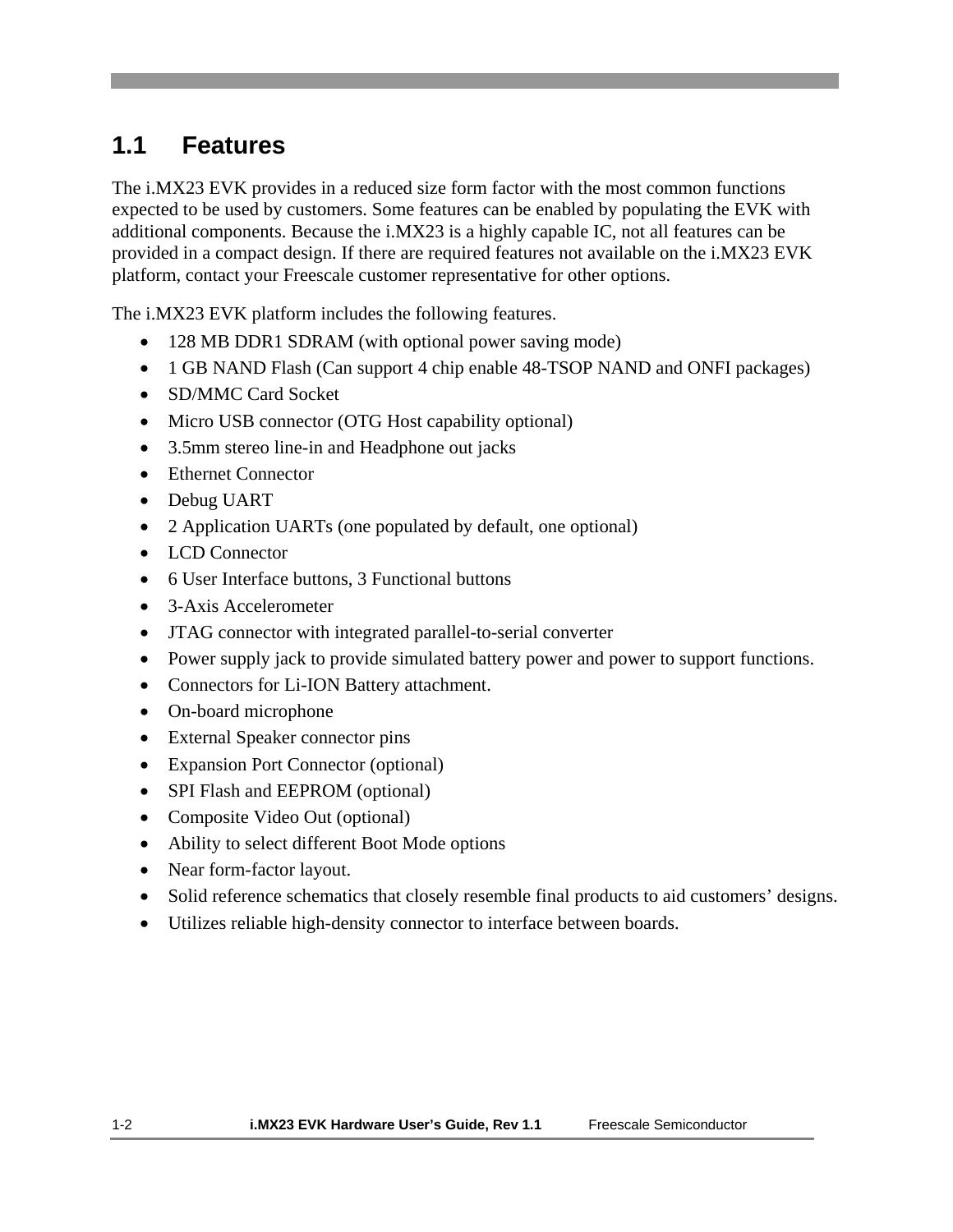Figure 1-2 illustrates the general locations of the EVK functionality.



**Figure1-2 EVK Functionality**

# <span id="page-8-0"></span>**1.2 Components**

Table 1.1 describes the i.MX23 EVK board components.

| <b>Item</b>                 | <b>Description</b>                                                                                                               |  |
|-----------------------------|----------------------------------------------------------------------------------------------------------------------------------|--|
| DDR1 memory                 | 128MB of 16 bit DDR memory from two chips.                                                                                       |  |
| Debug support               | Proprietary Parallel-to-Serial JTAG converter, supports commercially available<br>JTAG software up to 1MHz operations.           |  |
| Flash memory, NAND          | 1 GB of MLC NAND Flash Memory                                                                                                    |  |
| Jacks and speaker terminals | Headphone jack, line in jack, and external mono speaker terminals.                                                               |  |
| Microphone                  | <b>Omni-Directional Condenser Microphone</b>                                                                                     |  |
| Network connector           | Ethernet network connector driven by external SPI Ethernet IC. Shares data lines<br>with SD/MMC card connector through a buffer. |  |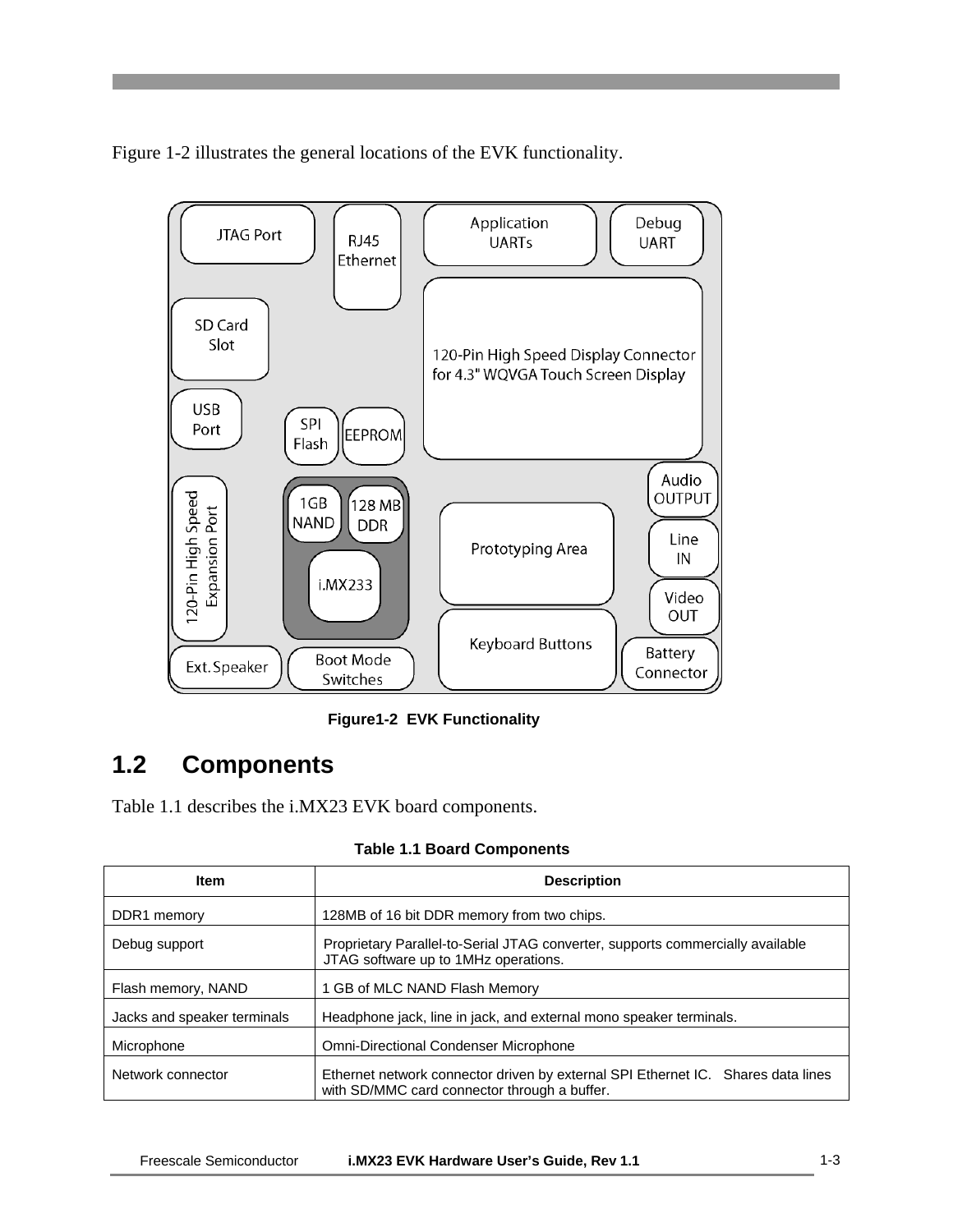| Power supply               | +5.0 VDC, 3 A universal power supply                                                                     |
|----------------------------|----------------------------------------------------------------------------------------------------------|
| Reset                      | Push button reset forces i.MX23 CPU to shutdown. Must be restarted manually.                             |
| SD/MMC card connector      | Card sense functionality.                                                                                |
| <b>USB Connector</b>       | One USB fast-speed Micro-AB connector. Host Mode (OTG) option requires<br>stuffing additional components |
| <b>WQVGA LCD Connector</b> | 4.3 inch WVGA display panel connector with touch panel as optional LCD (not<br>included)                 |

# <span id="page-9-0"></span>**1.3 System and User Requirements**

You will need a PC that includes:

- Windows 98<sup>TM</sup>, ME<sup>TM</sup>, 2000<sup>TM</sup>, XP<sup>TM</sup>, or NT<sup>TM</sup> (version 4.0) operating system
- One +5VDC, 3.0A power supply with a female (inside positive) power connector (included)

#### **CAUTION**

Never supply more than +5.5 V power to the i.MX23 EVK. Doing so can damage board components, and possibly an attached USB device if operating in optional USB OTG Host mode.

### <span id="page-9-1"></span>**1.3.1 System Operating Specifications**

Table 1.2 identifies the clock, environmental conditions, and dimensions of the i.MX23 EVK system.

| <b>Item</b>                          | <b>Specifications</b>                                             |
|--------------------------------------|-------------------------------------------------------------------|
| Clock                                | Master Clock 24 MHz<br>Real Time Clock, Watch Dog Timer 32.768KHz |
| Temperature:<br>Operating<br>Storage | $-10$ °C to + 50 °C<br>-40 $^{\circ}$ C to +85 $^{\circ}$ C       |
| <b>Relative Humidity</b>             | 0 to 90% (noncondensing)                                          |
| <b>Power Requirements</b>            | 4.5V to 5.5 V DC @3 A                                             |
| Dimensions                           | 178 mm x 123 mm                                                   |

| <b>Table 1.2 System Operating Specifications</b> |  |  |  |  |
|--------------------------------------------------|--|--|--|--|
|--------------------------------------------------|--|--|--|--|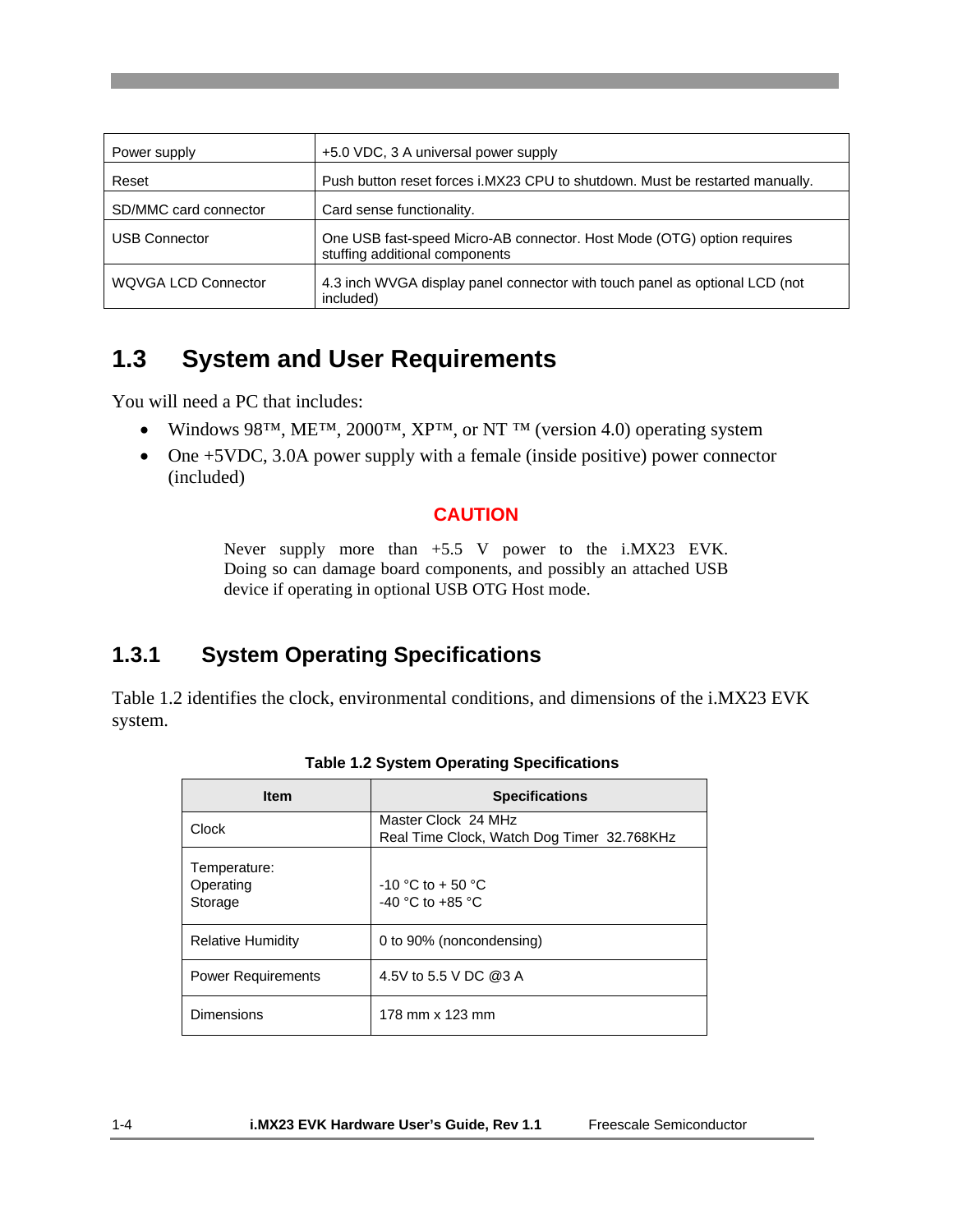# <span id="page-10-0"></span>**Chapter 2 Configuration and Connections**

This section contains configuration information, connection descriptions, and other operational information that may be useful during the development process.

# <span id="page-10-1"></span>**2.1 EVK Top Switches and Connectors**

<span id="page-10-2"></span>

Figure 2-1 identifies the switches and connectors located on the top of the EVK board.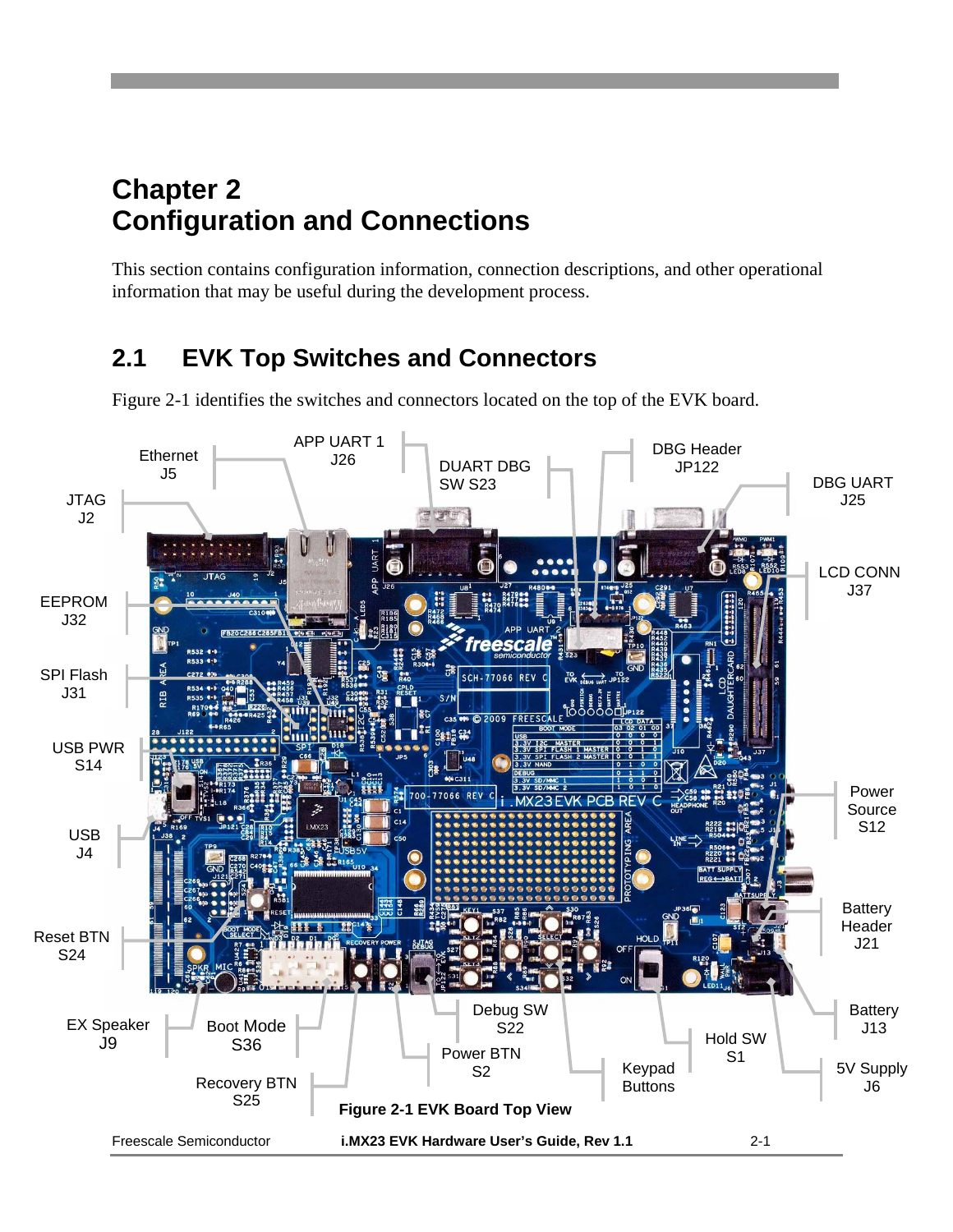#### [Table 2.1](#page-10-2) describes the switches and connectors

| Identifier       | Component                            | <b>Description</b>                                                                                                                                                                                                                                                                                                                                                                                                                         |
|------------------|--------------------------------------|--------------------------------------------------------------------------------------------------------------------------------------------------------------------------------------------------------------------------------------------------------------------------------------------------------------------------------------------------------------------------------------------------------------------------------------------|
| S <sub>1</sub>   | <b>Hold Switch</b>                   | Connected to the end of a resistive tree network of resistors and UI<br>buttons, the switch creates a specific voltage level sensed by<br>LRADC0 which causes the i.MX23 IC to ignore other changes until<br>the sense voltage returns to the hold OFF voltage level.                                                                                                                                                                      |
| S <sub>2</sub>   | Power Button                         | Connected to the PSwitch input pin of i.MX23 IC, momentarily<br>pressing the button, causes the chip to begin its boot up process.<br>Holding the button down for more than 100 msec at start up will<br>have the same effect as pressing the Recovery Button.                                                                                                                                                                             |
| S <sub>12</sub>  | <b>Power Source Select</b><br>Switch | When switched to the left (REG), simulated 4.2V Battery Power is<br>supplied to the i.MX23 device to allow battery powered operations.<br>When switched to the right (BATT), a Li-ION Battery attached to<br>either J13 or J21 supplies power to the i.MX23 IC. When no Battery<br>is attached, this switch can be used to remove power to the i.MX23<br>IC. This is a break before make switch.                                           |
| S14              | <b>USB Power Select</b><br>Switch    | This double-pole, double-throw switch can remove USB 5V power<br>supplied by a host to the i.MX23 IC by moving the switch to the OFF<br>(down) position. Normal operation is when the switch is ON (up).<br>This switch is allows the user to effectively remove USB without<br>having to pull the cable.                                                                                                                                  |
| S <sub>22</sub>  | <b>SJTAG Debug Switch</b>            | When in the UP position, this double-pole, double-throw switch<br>connects the output of the CPLD Serialized JTAG signal to the<br>Debug pin of the i.MX23 IC and also connect the output reset signal<br>from the CPLD to the PSWITCH pin of the i.MX23 IC. When in the<br>DOWN position, both circuits are disconnected from the i.MX23 IC,<br>and are instead routed to header JP122 for use in debugging<br>customer prototype boards. |
| S <sub>2</sub> 3 | <b>DEBUG UART Switch</b>             | When in the LEFT Hand position, this switch connects the<br>DUART_RX (PWM0) and the DUART_TX (PWM1) pins of the<br>i.MX23 IC to the DUART connector. When in the RIGHT Hand<br>position, the DUART signals from the i.MX23 IC on the EVK are<br>disconnected from the DUART connector, and instead, RX and TX<br>signals from a customer prototype board are routed from header<br>JP122 to the UART driver IC and 9- DSUB connector.      |
| S <sub>24</sub>  | <b>Reset Button</b>                  | Resets the EVK by shorting the Y3 crystal to ground, effectively<br>turning off the internal DC-DC converters. If the USB 5V rail is<br>connected to a 5V source, the EVK will restart. If not connected to a<br>5V source, the EVK requires the Power Button to be pressed to<br>restart the board.                                                                                                                                       |
| S <sub>25</sub>  | Recovery Button                      | Connected to the PSwitch input of the i.MX23 IC, the Recovery<br>Button will provide an elevated voltage level which will override the<br>Boot Mode Switch settings and force the i.MX23 IC to boot in USB<br>Recovery Mode when connected to a USB host.                                                                                                                                                                                  |
| S <sub>26</sub>  | <b>Right Navigation</b><br>Button    | Connected to the resistive tree network of resistors and provides a<br>specific voltage level sensed by LRADC0. Button definition is user<br>configurable by making software changes.                                                                                                                                                                                                                                                      |
| S <sub>27</sub>  | User Definable Key2<br>Button        | Connected to the resistive tree network of resistors and provides a<br>specific voltage level sensed by LRADC0. Button definition is user<br>configurable by making software changes.                                                                                                                                                                                                                                                      |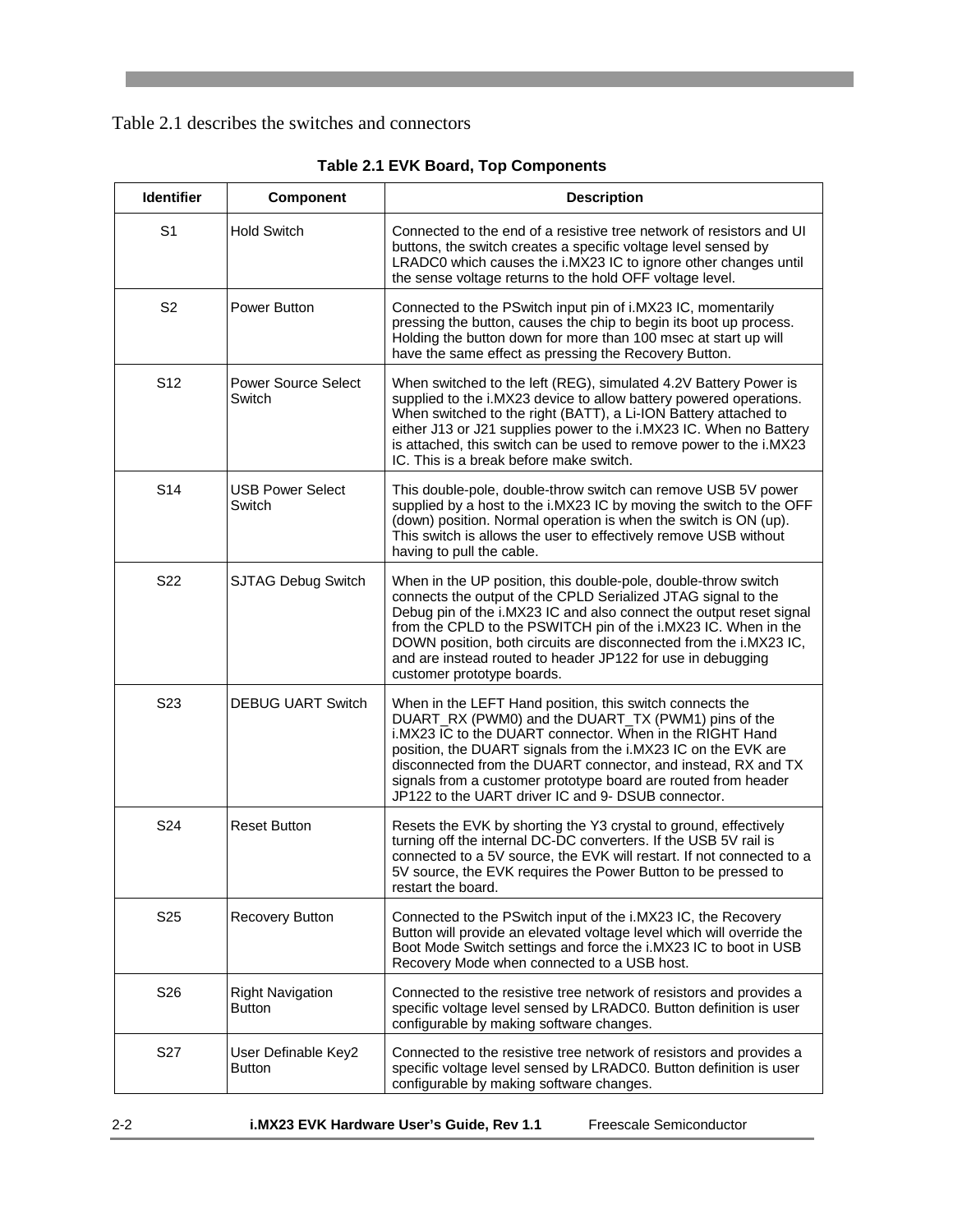| S28            | Left Navigation Button                    | Connected to the resistive tree network of resistors and provides a<br>specific voltage level sensed by LRADC0. Button definition is user<br>configurable by making software changes.                                                                                                                                                                                                                              |
|----------------|-------------------------------------------|--------------------------------------------------------------------------------------------------------------------------------------------------------------------------------------------------------------------------------------------------------------------------------------------------------------------------------------------------------------------------------------------------------------------|
| S30            | Up Navigation Button                      | Connected to the resistive tree network of resistors and provides a<br>specific voltage level sensed by LRADC0. Button definition is user<br>configurable by making software changes.                                                                                                                                                                                                                              |
| S31            | User Definable Key3<br><b>Button</b>      | Connected to the resistive tree network of resistors and provides a<br>specific voltage level sensed by LRADC0. Button definition is user<br>configurable by making software changes.                                                                                                                                                                                                                              |
| S32            | Down Navigation<br><b>Button</b>          | Connected to the resistive tree network of resistors and provides a<br>specific voltage level sensed by LRADC0. Button definition is user<br>configurable by making software changes.                                                                                                                                                                                                                              |
| S34            | <b>Select Navigation</b><br><b>Button</b> | Connected to the resistive tree network of resistors and provides a<br>specific voltage level sensed by LRADC0. Button definition is user<br>configurable by making software changes.                                                                                                                                                                                                                              |
| S36            | Boot Mode<br><b>Select Switch</b>         | Connected to the first 4 data lines of the LCD module, the i.MX23 IC<br>will read the voltage levels on these pins when the i.MX23 IC is<br>initially powered on to determine what mode the IC should boot into.<br>Table 2.2 lists the various Boot Mode options.                                                                                                                                                 |
| S37            | User Definable Key1<br><b>Button</b>      | Connected to the resistive tree network of resistors and provides a<br>specific voltage level sensed by LRADC0. Button definition is user<br>configurable by making software changes.                                                                                                                                                                                                                              |
| S38            | <b>CPLD Reset</b><br>(Optional)           | Optional Button connected to the CPLD which will force the CPLD to<br>reset and resume operations. This button can be populated when<br>software JTAG reset functionality is not present or insufficient for<br>the users need.                                                                                                                                                                                    |
| J2             | JTAG Connector                            | 20-Pin standard JTAG connector connects to on board CPLD pre-<br>programmed to convert parallel JATG data into a proprietary<br>serialized data stream. Reset commands are separated from the<br>stream and formatted to correctly stop and restart the i.MX23 IC.                                                                                                                                                 |
| J <sub>4</sub> | <b>USB Micro AB</b><br>Connector          | USB connector conforms to new USB standard micro connector<br>requirements. The AB format allows using the EVK as a USB Host<br>when additional components are populated. D+ and D- traces are<br>connected directly to the I.MX23 IC. The USB_5V power rail goes<br>through a switch to allow for manual removal of 5V power to the IC.                                                                           |
| J5             | Ethernet RJ45<br>Connector                | Standard RJ45 Jack connects to a SPI Ethernet IC through an<br>isolation transformer. Ethernet IC communicates with i.MX23 via the<br>SPI port also used by the SD/MMC card. A buffer IC disconnects<br>the Ethernet IC from the CPU when an SD/MMC card is inserted<br>and reconnects the Ethernet hardware when the SD/MMC card is<br>removed.                                                                   |
| J6             | Power connector                           | 5.0V DC power connector. Provides power to a linear regulator<br>which outputs simulated 4.2V battery power for use by the i.MX23<br>CPU. The external 5V rail also supplies power to two Linear<br>Regulators which independently supply power to the CPLD,<br>Ethernet IC, and UART line drivers. When the EVK is used in USB<br>Host mode, 5V power is also supplied directly from the 5.0V DC<br>Power Supply. |
| J9             | <b>External Speaker Posts</b>             | Directly connected to the two External Speaker pins of the i.MX23<br>IC, these pins can drive an attached external speakers, typically 4<br>Ohms.                                                                                                                                                                                                                                                                  |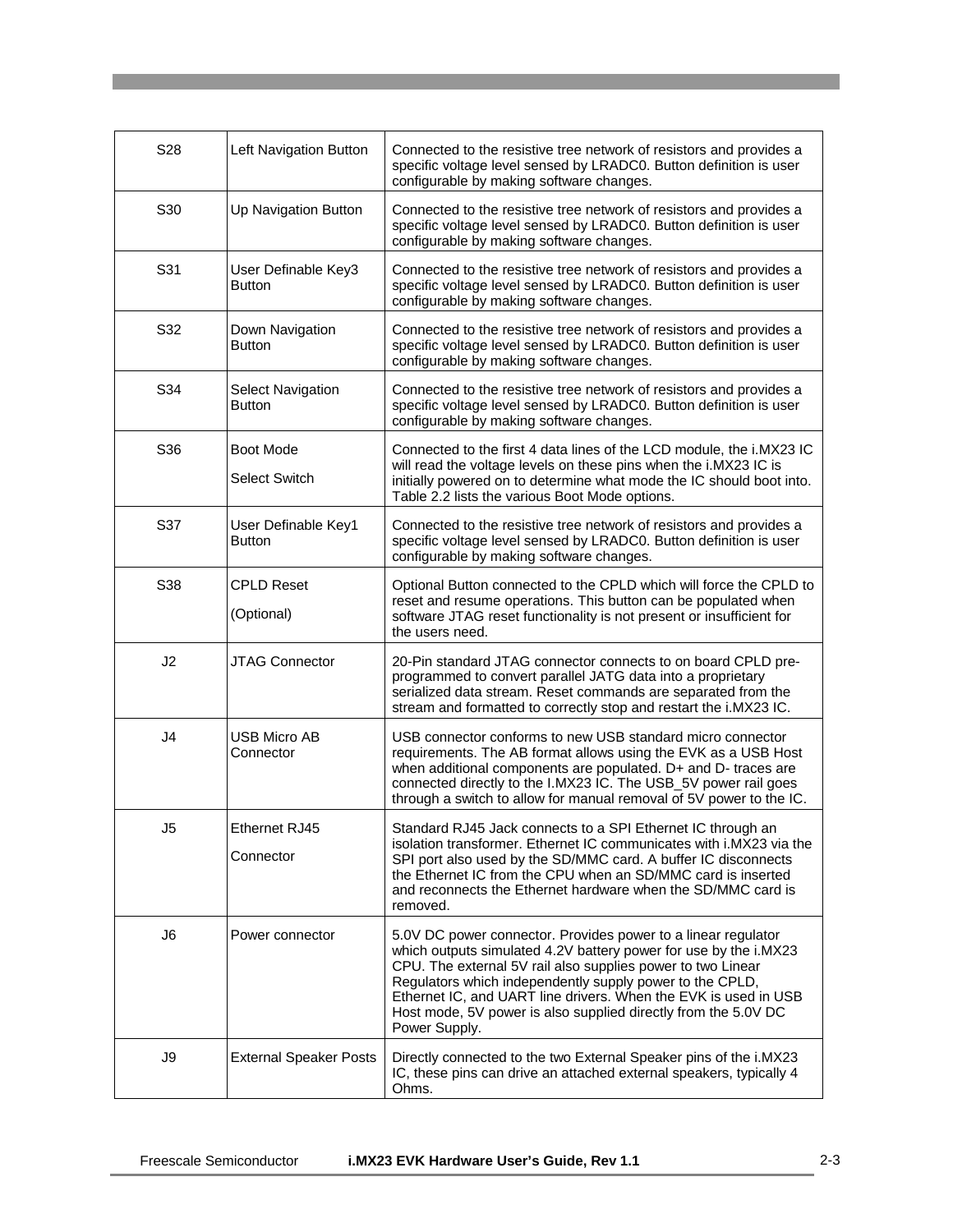| J10  | <b>Optional Mictor</b><br>Connector                                   | Provides support for Super JTAG trace mode. Connects to CPLD to<br>convert JTAG data to proprietary serial data for use by the i.MX23<br>IC. Additional data is sent over LCD Data lines. When in use, RGB-<br>LCD operations is prohibited                                                                                                                                                                                         |
|------|-----------------------------------------------------------------------|-------------------------------------------------------------------------------------------------------------------------------------------------------------------------------------------------------------------------------------------------------------------------------------------------------------------------------------------------------------------------------------------------------------------------------------|
| J13  | <b>Battery Connector</b><br>Socket                                    | Three pin connector allows for the attachment of Li-ION batteries<br>with a                                                                                                                                                                                                                                                                                                                                                         |
| J21  | <b>Battery Connection</b><br>Header                                   | 3 x 1 pin header version of Battery Connector socket. Allows for the<br>use of generic Li-ION Batteries or an external power supply.                                                                                                                                                                                                                                                                                                |
| J25  | Debug UART                                                            | D-SUB9 Connector is driven by a MAX3222 UART Driver IC to<br>provide a Serial Debug Communications port. i.MX23 IC provides<br>debug data over PWM0 and PWM1 pins to the Driver IC. There are<br>no hardware flow control operations on the Debug UART.                                                                                                                                                                             |
| J26  | <b>Application UART1</b>                                              | D-SUB9 Connector is driven by a MAX3222 UART Driver IC to<br>provide an Application Serial Communications Port. i.MX23 IC<br>provides debug data over UART1: TX, RX, CTS, RTS pins to the<br>Driver IC.                                                                                                                                                                                                                             |
| J27  | <b>Application UART2</b><br>(optional)                                | Optional D-SUB9 Connector is driven by a MAX3222 UART Driver<br>IC to provide a second Application Serial Communications Port if<br>desired. i.MX23 IC provides debug data over GPMI: D14, D15 for<br>receive and transmit. ROTARY: A, B can supply flow control if<br>necessary.                                                                                                                                                   |
| J31  | 8-Pin DIP Socket<br>SPI Flash Header                                  | Optional 8-pin DIP Socket can be added to allow EVK user to plug<br>in various SPI Flash ICs, in lieu of soldering SPI Flash directly down<br>on the EVK board SPI Flash uses same SPI Header as SD/MMC<br>card and Ethernet. When SPI Flash is inserted, SD/MMC card can<br>not be inserted and Ethernet communications must be disabled.<br>Additional resistors and capacitors must be added to support SPI<br>Flash operations. |
| J32  | 8-Pin DIP Socket<br><b>EEPROM Header</b>                              | Optional 8-pin DIP Socket can be added to allow EVK user to plug<br>in various I2C EEPROM ICs, in lieu of soldering an EEPROM<br>directly down on the EVK board. Socket connects directly to I2C<br>header of i.MX23 IC, which is shared by various other ICs.                                                                                                                                                                      |
| J37  | <b>LCD Connector</b>                                                  | 120-Pin high speed, high density connector designed to fit optional<br>4.3" WQVGA touch screen display panel. Other panels may<br>become available for use by the EVK over the lifecycle of the<br>i.MX23 IC.                                                                                                                                                                                                                       |
| J38  | Optional Expansion<br>Port Connector                                  | 120-Pin high speed, high density connector designed to fit optional<br>expansion boards which may become available over the lifecycle of<br>the i.MX23 IC.                                                                                                                                                                                                                                                                          |
| J40  | <b>Optional Remote</b><br>Interface Header                            | Used for internal Freescale, large quantity, automated testing.                                                                                                                                                                                                                                                                                                                                                                     |
| J121 | Optional LRADC<br>Header                                              | Connected to the LRADC pins of the i.MX23 IC, this optional header<br>allows the user access to connect LRADC inputs to the CPU for<br>uses other than those normally used by the EVK.                                                                                                                                                                                                                                              |
| J122 | <b>Optional Remote</b><br>Interface Header                            | Used for internal Freescale, large quantity, automated testing.                                                                                                                                                                                                                                                                                                                                                                     |
| JP5  | CPLD Program Header                                                   | Connected to Xilinx CPLD programming pins to allow in-situ<br>programming of the CPLD.                                                                                                                                                                                                                                                                                                                                              |
| JP36 | <b>Optional Battery Power</b><br><b>Current Measurement</b><br>Header | User can cut the traces between the two pins, install a 2 x 1 Header<br>and attach a current probe between the pins to readily measure<br>current drawn from the battery.                                                                                                                                                                                                                                                           |
| 2-4  |                                                                       | Freescale Semiconductor<br>i.MX23 EVK Hardware User's Guide, Rev 1.1                                                                                                                                                                                                                                                                                                                                                                |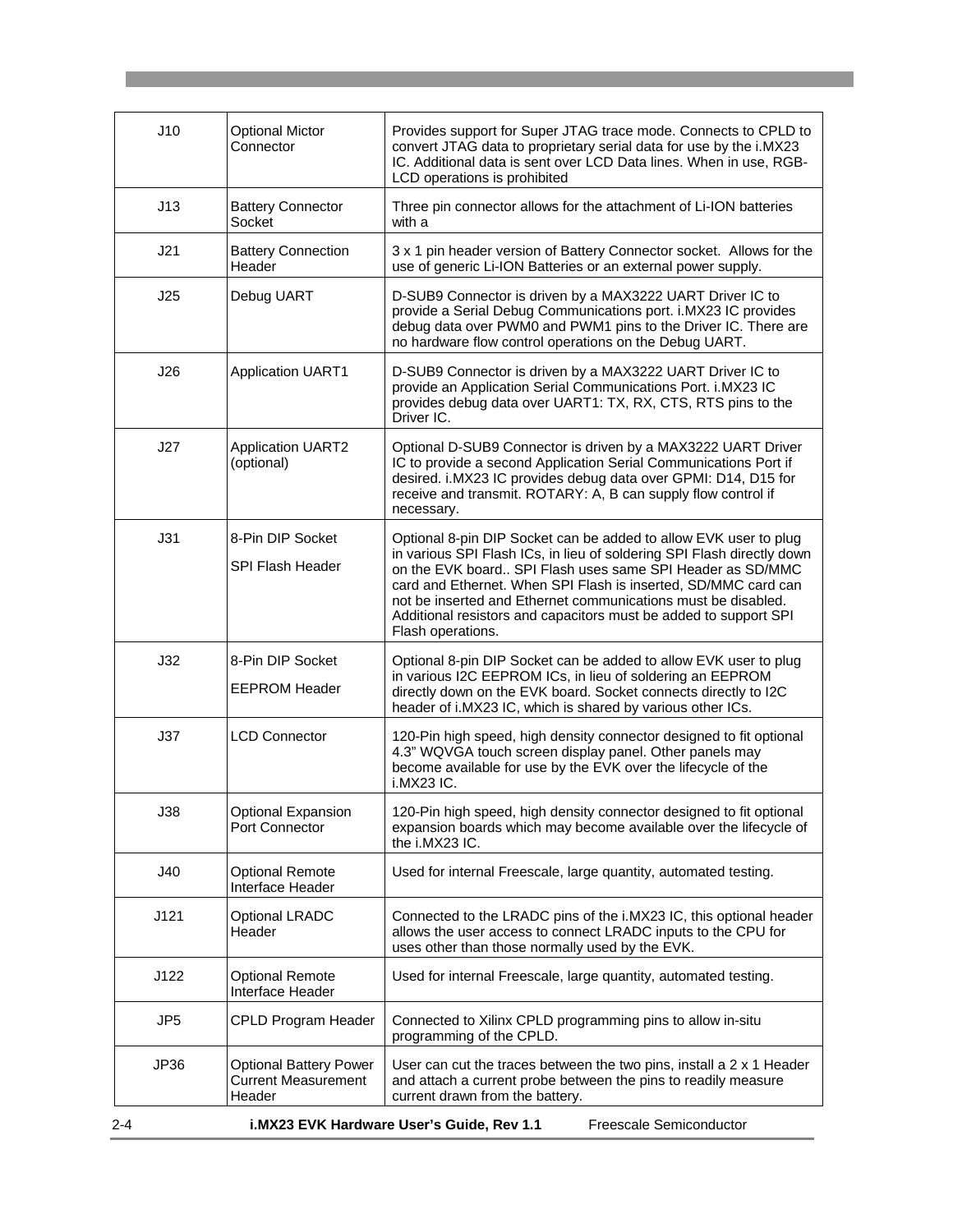| JP121             | Optional USB 5V<br><b>Current Measurement</b><br>Header | User can cut the traces between the two pins, install a 2 x 1 Header<br>pins and attach a current probe between the pins to readily measure<br>current drawn through the USB_5V header.                                                                                                                                                                                                                                                                                                                                                                                                                                                                                                                                                                         |
|-------------------|---------------------------------------------------------|-----------------------------------------------------------------------------------------------------------------------------------------------------------------------------------------------------------------------------------------------------------------------------------------------------------------------------------------------------------------------------------------------------------------------------------------------------------------------------------------------------------------------------------------------------------------------------------------------------------------------------------------------------------------------------------------------------------------------------------------------------------------|
| JP122             | OFFBOARD DEBUG<br>Header                                | This header allows customers to connect wires from customer<br>designed prototype boards to enable the EVK to act as the<br>communication path for JTAG and UART Debug signals. The<br>Prototype board PWM0 signal connects to Pin 1. The Prototype<br>board PWM1 signal connects to Pin 2. The Prototype board DEBUG<br>signal connects to Pin 4. The Prototype board PSWITCH signal<br>connects to Pin 5. The ground connection between the two boards<br>is made through Pin 6. Pin 3 is an optional 3.3V reference pin that<br>can be used as a 3.3V source by the prototype board, or can<br>indicate to the prototype board that the Debug system is powered<br>on. Signal to and from this header are enabled by switches S22<br>(DOWN) and S23 (RIGHT). |
| JP123             | Optional 5V Source<br>Header                            | User can cut the traces between the pins $1 - 2$ , install a $3 \times 1$<br>Header and use the header to select the source of 5V power to the<br>i.MX23 IC. The two available choices are through the USB Micro AB<br>connector or from the attached 5.0V DC Power Supply.                                                                                                                                                                                                                                                                                                                                                                                                                                                                                     |
| LED <sub>5</sub>  | <b>CPLD Activity LED</b>                                | Indicates when JTAG traffic is being passed to the i.MX23 IC. When<br>off, JTAG communications are idle. When solid on, a JTAG<br>communications link has not been established between the external<br>JTAG IC and the i.MX23 IC.                                                                                                                                                                                                                                                                                                                                                                                                                                                                                                                               |
| LED <sub>8</sub>  | PWM0 Activity LED                                       | Indicates when i.MX23 is receiving traffic over the Debug Serial<br>Communications Port. When the receive line is idle and <i>i.MX23</i> is<br>powered up, this LED is normally solid ON.                                                                                                                                                                                                                                                                                                                                                                                                                                                                                                                                                                       |
| LED <sub>10</sub> | PWM1 Activity LED                                       | Indicates when i.MX23 is transmitting traffic over the Debug Serial<br>Communications Port. When the i.MX23 IC is powered up but not<br>transmitting data, this LED is normally solid ON.                                                                                                                                                                                                                                                                                                                                                                                                                                                                                                                                                                       |
| LED <sub>11</sub> | Power Available LED                                     | LED turns on when External 5.0V DC Power Supply is attached.                                                                                                                                                                                                                                                                                                                                                                                                                                                                                                                                                                                                                                                                                                    |

#### <span id="page-14-0"></span>**2.1.1 Boot Mode Switches**

The i.MX23 EVK is normally set to Boot according to the selection made on S36. It is possible to force the EVK to ignore the settings of S36 and boot from the mode programmed into the i.MX23 chip itself by moving Resistor R10 to the R15 pads. Table 2.2 shows the valid combinations of the switches.

| <b>Boot Mode Device</b> | LCD_D03 | LCD_D02 | LCD_D01 | LCD_D00 |
|-------------------------|---------|---------|---------|---------|
| USB (Recovery)          |         |         |         |         |
| 3.3V I2C Master         |         |         |         |         |
| 3.3V SPI Flash 1 Master |         |         |         |         |
| 3.3V NAND               |         |         |         |         |
| <b>DEBUG</b>            |         |         |         |         |
| 3.3V SD/MMC             |         |         |         |         |

**Table 2.2 Boot Mode Settings**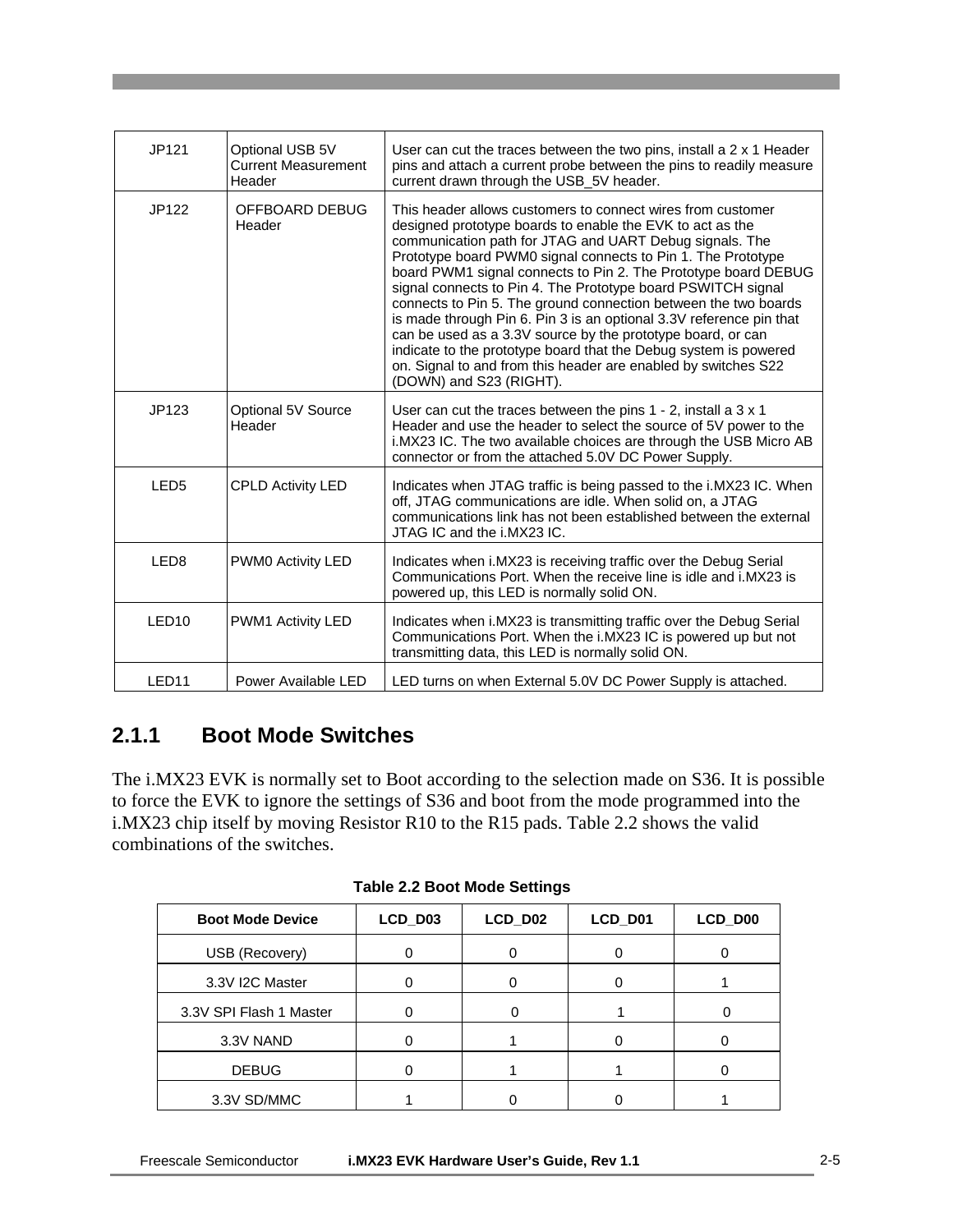### <span id="page-15-0"></span>**2.1.2 EVK Bottom Connectors**

Figure 2-2 identifies the switches and connectors located on the bottom of the EVK board. Table 2.3 describes the switches and connectors.



#### **Figure2-2 EVK Board, bottom view**

|  |  |  |  | Table 2.3 Debug Board, Top Components |
|--|--|--|--|---------------------------------------|
|--|--|--|--|---------------------------------------|

| <b>Identifier</b> | <b>Component</b> | <b>Description</b>                                                                                                                                                                              |
|-------------------|------------------|-------------------------------------------------------------------------------------------------------------------------------------------------------------------------------------------------|
| J1                | Headphone Jack   | Standard 3.5mm diameter stereo jack connects with the Head<br>Phone Output pins of the i.MX23 device. Circuit is normally in Direct<br>drive Mode. AC Coupled mode can be optionally installed. |
| J3                | Composite Video  | RCA jack connects to VDAC pin of the i.MX23 device                                                                                                                                              |
| J16               | Line In Jack     | Standard 3.5mm diameter stereo jack connects with the Line In pins<br>for the i.MX23 device.                                                                                                    |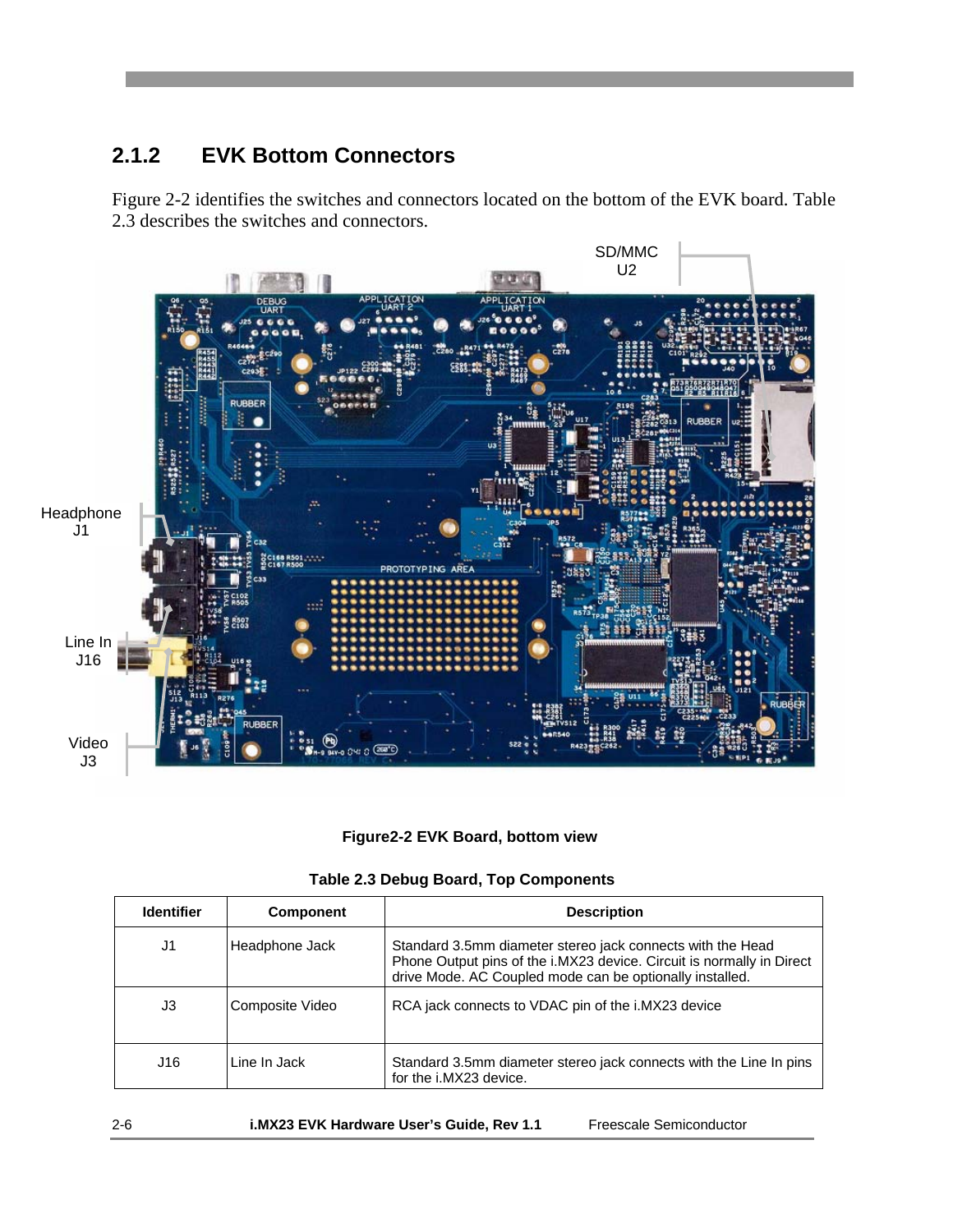| U2 | ISD/MMC Card<br>Connector | Standard SD/MMC card connector connects to the i.MX23 device<br>via the SSP1 module. This module also shares with Ethernet<br>operations and an optional SPI Flash. 3.3V power is only supplied to<br>the connector when an SD/MMC Card is physically inserted into the<br>slot and the i.MX23 recognizes the presence of the card and turns<br>on power to the card. When SD/MMC power is turned on, Ethernet<br>operations are disconnected through a buffer chip. |
|----|---------------------------|----------------------------------------------------------------------------------------------------------------------------------------------------------------------------------------------------------------------------------------------------------------------------------------------------------------------------------------------------------------------------------------------------------------------------------------------------------------------|
|----|---------------------------|----------------------------------------------------------------------------------------------------------------------------------------------------------------------------------------------------------------------------------------------------------------------------------------------------------------------------------------------------------------------------------------------------------------------------------------------------------------------|

### <span id="page-16-1"></span><span id="page-16-0"></span>**2.2 Setting Up the EVK for Normal Operations**

#### **2.2.1 Set the EVK Board Switches**

To set the EVK board switches for normal operations, use these steps:

- 1. Attach the 5.0V DC Power Supply to Jack J6 and plug the AC end into an electrical source.
- 2. Slide USB 5V Switch (S14) to the ON position (up).
- 3. Slide Debug Switch (S22) to the OFF position (down).
- 4. Slide the Hold Switch (S1) to the OFF position (up).
- 5. Set the Boot Mode Selector Switch (S36) to the desired mode per Table 2.2.
	- "0 1 0 0" to boot from the on board NAND Flash
	- "1 0 0 1" to boot from an SD/MMC card
- 6. Slide Power Source Selector Switch (S12) to the REG position (left).
- 7. Momentarily depress the Power Button (S2) to power on the EVK.

LED8 and LED10 will both be powered ON during normal operations.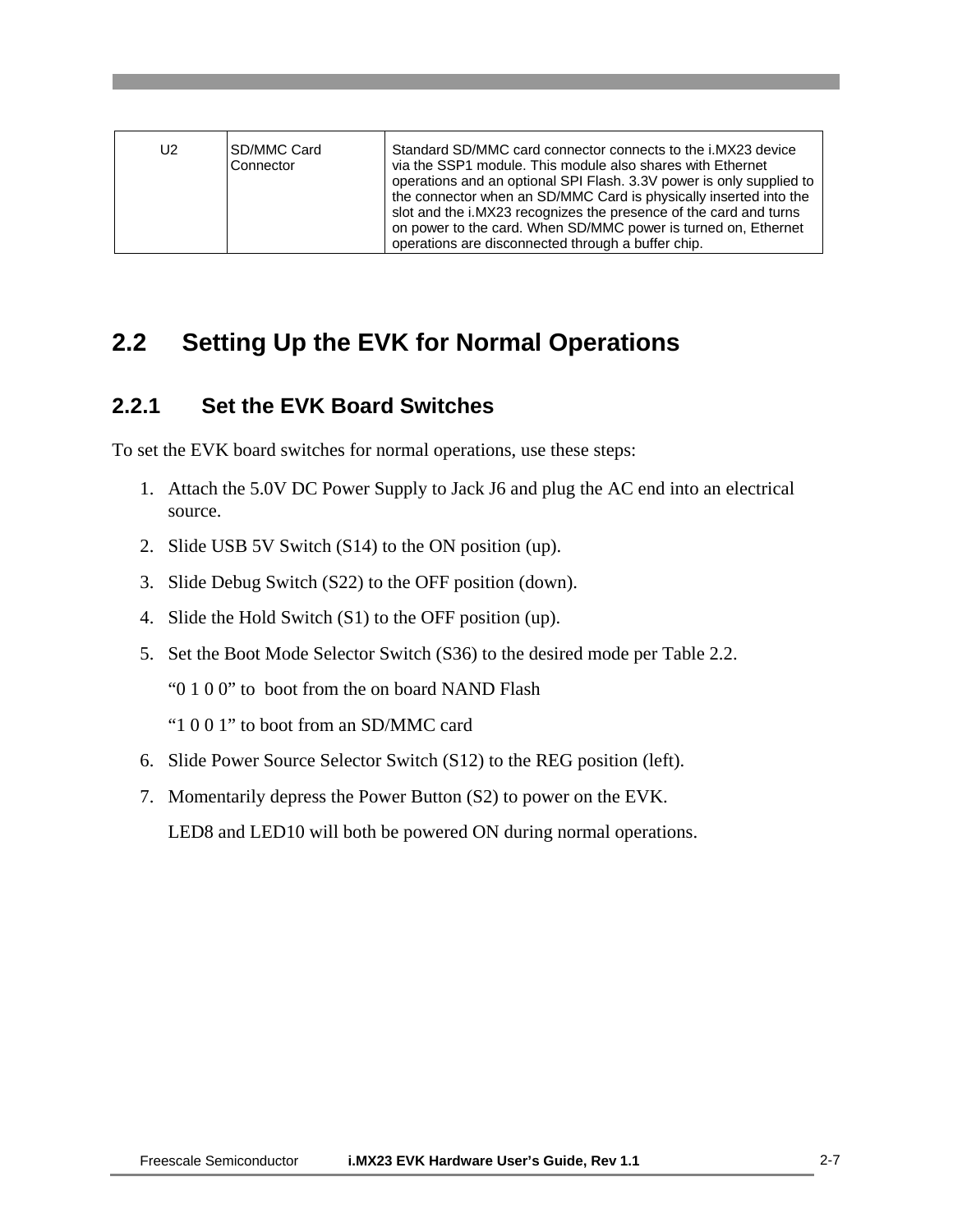### <span id="page-17-0"></span>**2.2.2 Connect the optional LCD to the EVK board.**

Figure 2-3 illustrates how to connect the optional LCD Daughter Card to the EVK Board.



**Figure2-3 Connecting LCD to EVK**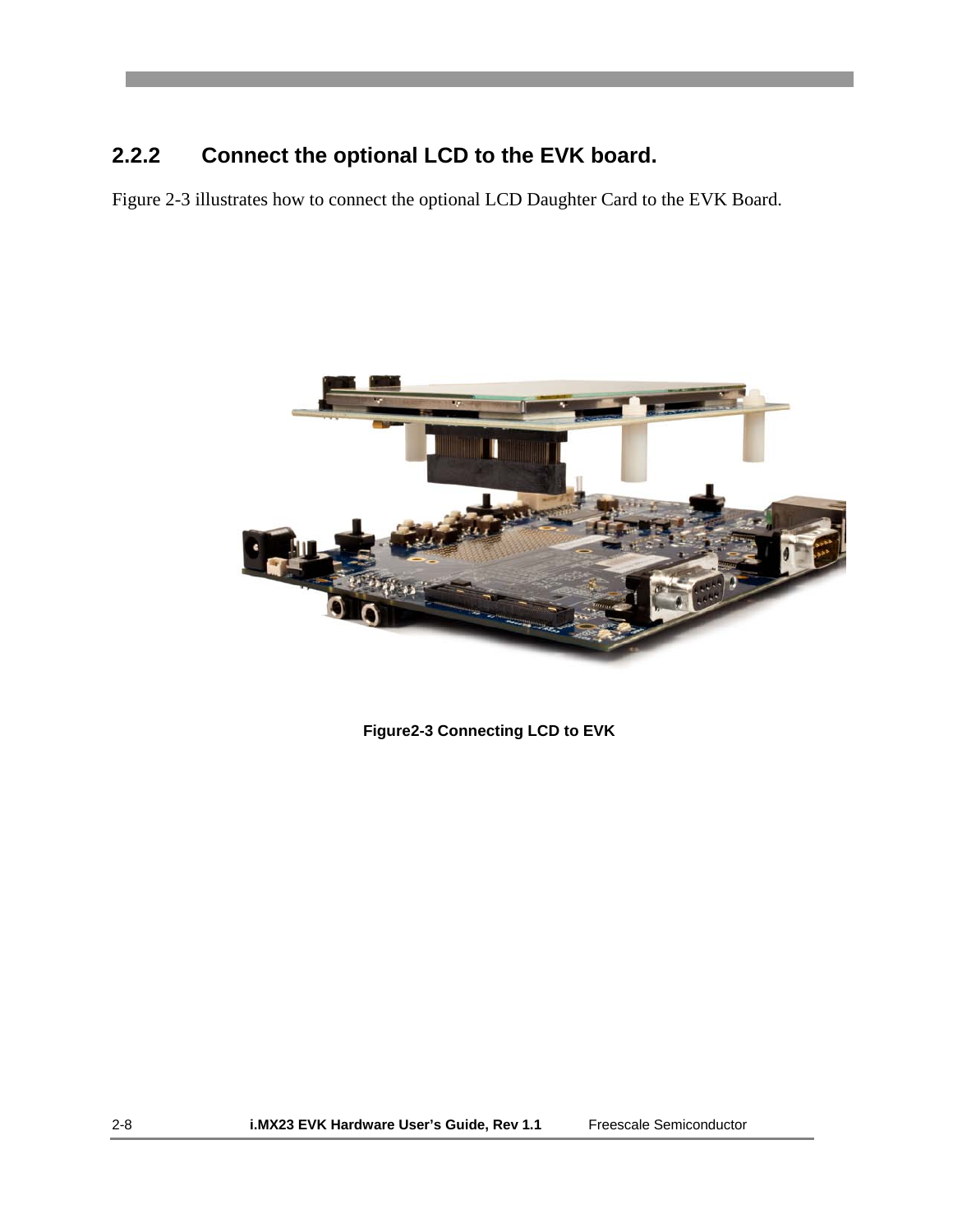# <span id="page-18-0"></span>**Chapter 3 Functional Operation**

# <span id="page-18-1"></span>**3.1 Functional Block Diagrams**

Figure 3-1 illustrates the functional blocks of i.MX23 EVK.



**Figure3-1 i.MX23 EVK Functional Block**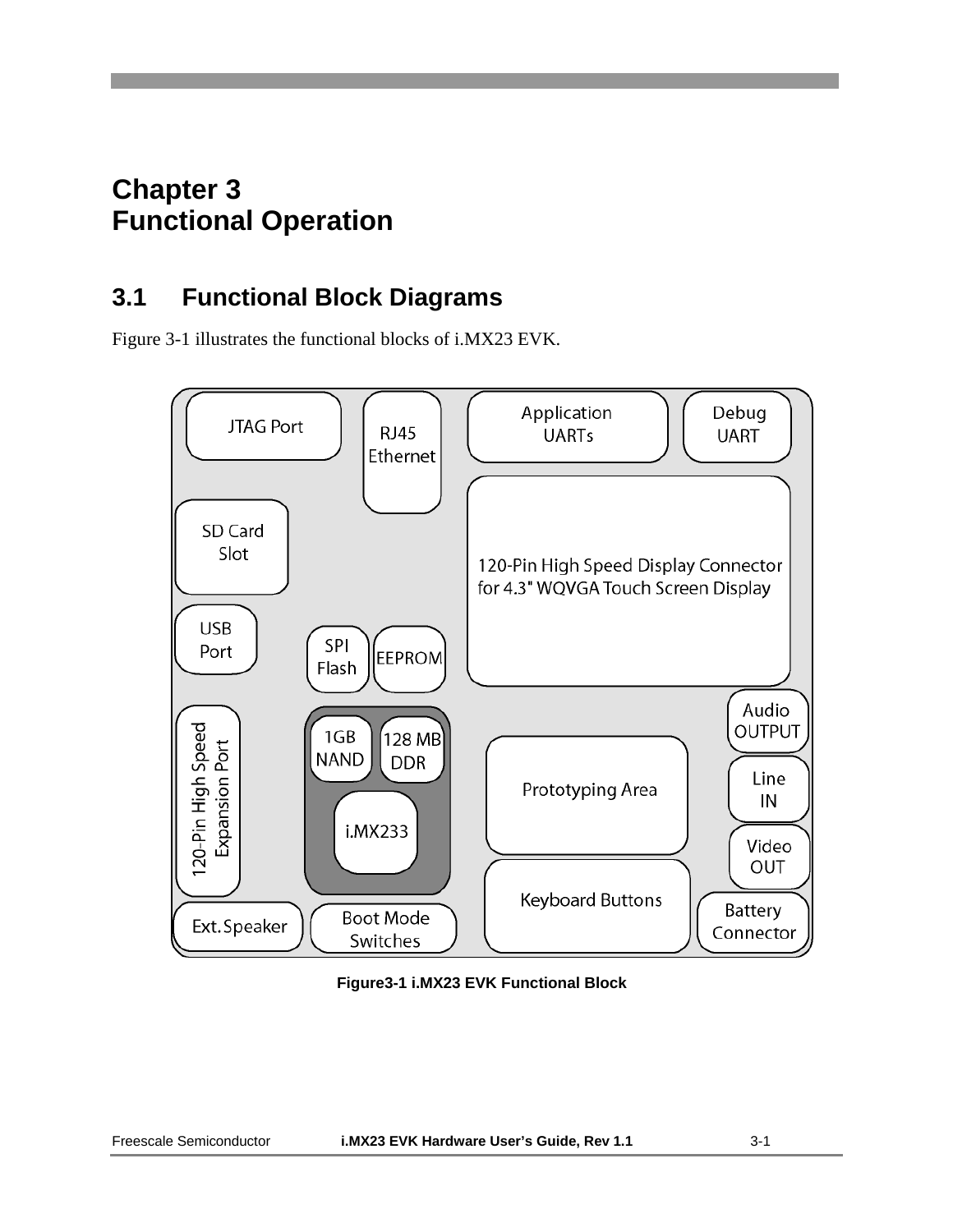# <span id="page-19-0"></span>**3.2 EVK Memory Map**

Table 3.1 describes the memory map for the EVK. The i.MX23 chip is capable of using up to 512 MB of SDRAM. The unused Address Ranges for SDRAM mirror the data stored in the physically present DDR1 SDRAM. For example, addresses 0x48000000, 0x50000000, and 0x58000000 will all contain the same data as physically located at 0x40000000.

| <b>Peripheral</b> | <b>Chip Select</b>    | <b>Address Range (HEX)</b>    | <b>Size</b> |
|-------------------|-----------------------|-------------------------------|-------------|
| DDR1              | EMI CE <sub>0</sub> n | 0x40000000 to 0x43FFFFFF      | 64MB        |
| DDR 1             | EMI CE1n              | $0x44000000$ to $0x47$ FFFFFF | 64MB        |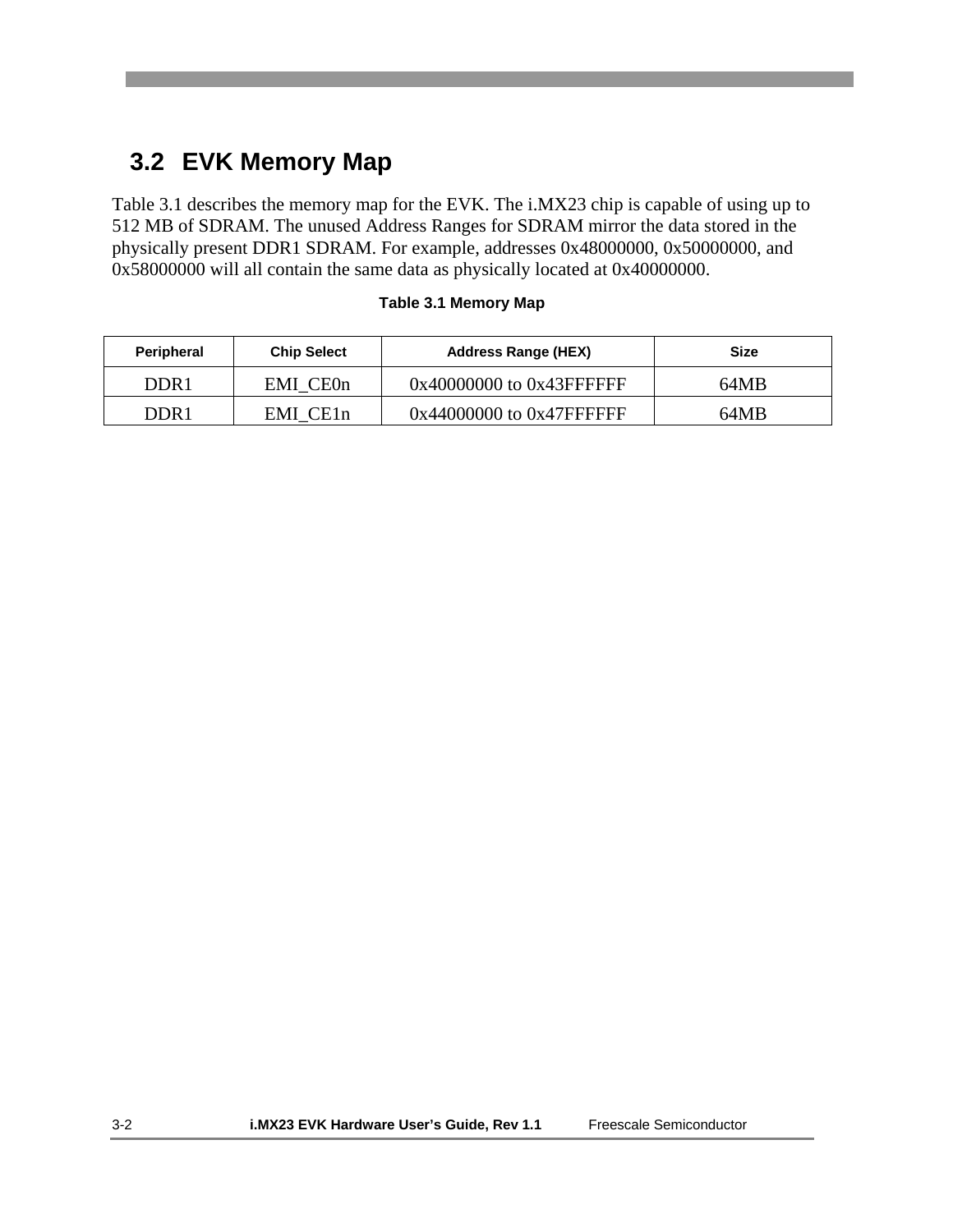### <span id="page-20-0"></span>**3.3 Using the EVK to provide JTAG/UART support for custom designed prototype boards (Only on Rev C boards)**

The i.MX23 EVK, on the revision C of the board, is designed to allow the serial JTAG function and the Debug UART functions to be disconnected from the CPU and used independently to support the bring up of other prototype boards. To use this feature, the designer must have available:

- -A wire connected to the DEBUG pin of the CPU (E12).
- A wire connected to the PSWITCH pin of the CPU (B3).
- A wire connected to PWM0 (C3).
- A wire connected to PWM1 (D2).
- A wire connected to system ground.

To use the EVK to support the prototype:

- 1. Place the SJTAG DEBUG switch (S22) in the down (TO JP122) position.
- 2. Place switch S23 in the right position (TO JP122).
- 3. Connect the prototype wires to the EVK as follows:
- a. PWM0 to JP122 Pin 1
- b. PWM1 to JP122 pin 2
- c. DEBUG to JP122 pin 4
- d. PSWITCH to JP122 pin 5
- e. GROUND to JP122 pin 6.

4. Ensure that 5V wall power is supplied to the board. The UART driver IC and the CPLD will automatically receive power from the EVK regulators. Any CPU operations at this time will not affect the JATG/DUART signals. To ensure that the CPU is kept off, the BATTERY SUPPLY switch (S12) can be moved to the right and any Li-ION battery detached from the EVK.

The JTAG and UART connections should now work for the attached prototype board in the same way they work for the EVK CPU.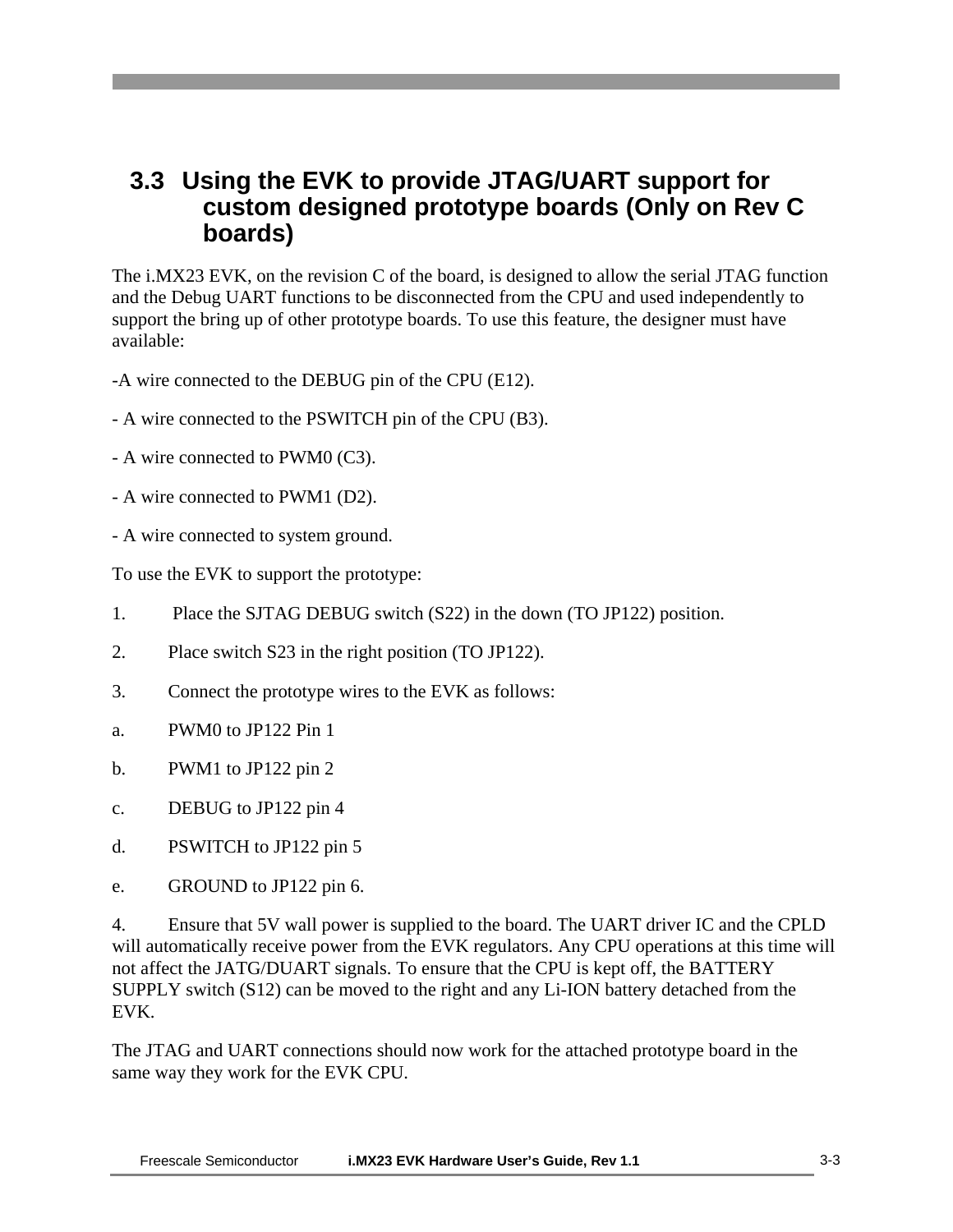# <span id="page-21-0"></span>**Chapter 4 Connectors and Signals**

This chapter provides connector pin assignments and signals for EVK board.

• The tables in this section list signal names as they appear in the board schematics.

### <span id="page-21-1"></span>**4.1 LCD Connector**

On the EVK, J37 is the connector normally used to attach the optional 4.3" WQVGA Touch Screen LCD Panel. Table 4.1 provides the pin information of the connector.

| <b>Pin Number</b> | Symbol                                                               | <b>Description</b>                                            |  |
|-------------------|----------------------------------------------------------------------|---------------------------------------------------------------|--|
| 1                 | <b>VDDA</b>                                                          | 1.8V Power Supplied by i.MX23                                 |  |
| $\overline{c}$    | EXT_5VDC                                                             | 5.0V DC Power Supplied directly<br>from External Power Supply |  |
| 3                 | <b>NC</b>                                                            | Not used on EVK                                               |  |
| 4                 | EXT_5VDC                                                             | 5.0V DC Power Supplied directly<br>from External Power Supply |  |
| 5                 | VDDIO_P                                                              | 3.3 V Power Supplied by i.MX23                                |  |
| 6                 | <b>GND</b>                                                           | Power Ground                                                  |  |
| 7                 | <b>NC</b>                                                            | Not used on EVK                                               |  |
| 8                 | EXT_5VDC                                                             | 5.0V DC Power Supplied directly<br>from External Power Supply |  |
| 9                 | <b>NC</b>                                                            | Not used on EVK                                               |  |
| 10                | <b>NC</b>                                                            | Not used on EVK                                               |  |
| 11                | BL_VIN                                                               | Power Source for LCD Backlight<br>selected by EVK             |  |
| 12                | <b>GND</b>                                                           | Power Ground                                                  |  |
| 13                | BL_VIN                                                               | Power Source for LCD Backlight<br>selected by EVK             |  |
| 14                | <b>NC</b>                                                            | Not used on EVK                                               |  |
| 15                | <b>NC</b>                                                            | Not used on EVK                                               |  |
| 16                | <b>NC</b>                                                            | Not used on EVK                                               |  |
| 17                | <b>VDDA</b>                                                          | 1.8V Power Supplied by i.MX23                                 |  |
| 18                | <b>GND</b>                                                           | Power Ground                                                  |  |
| 19                | <b>VDDA</b>                                                          | 1.8V Power Supplied by i.MX23                                 |  |
| $4 - 4$           | i.MX23 EVK Hardware User's Guide, Rev 1.1<br>Freescale Semiconductor |                                                               |  |

**Table 4.1 LCD Connector Pin-Out**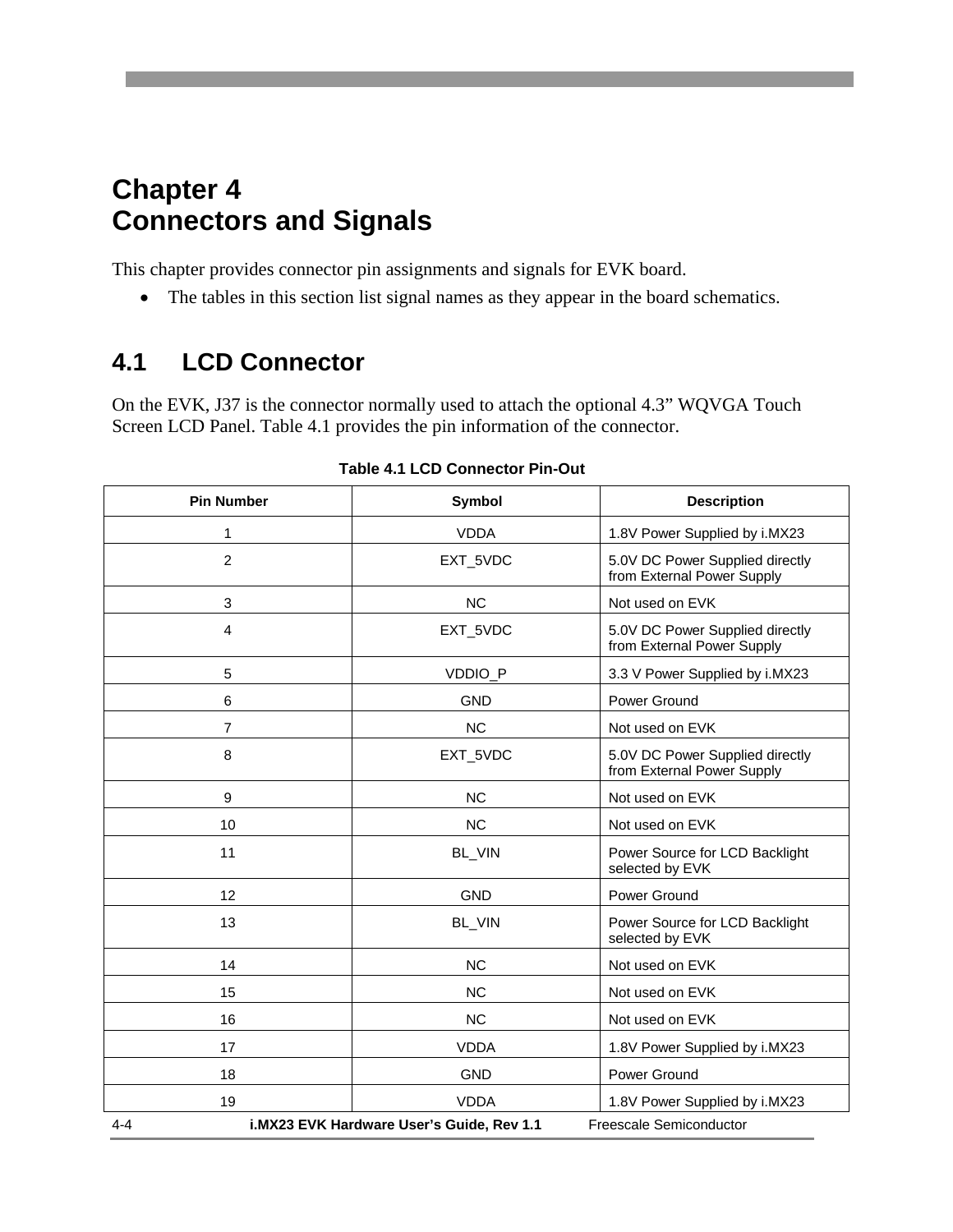| <b>Pin Number</b> | Symbol        | <b>Description</b>                                            |
|-------------------|---------------|---------------------------------------------------------------|
| 20                | <b>NC</b>     | Not used on EVK                                               |
| 21                | EXT_5VDC      | 5.0V DC Power Supplied directly<br>from External Power Supply |
| 22                | <b>NC</b>     | Not used on EVK                                               |
| 23                | <b>GND</b>    | Power Ground                                                  |
| 24                | <b>GND</b>    | Power Ground                                                  |
| 25                | <b>NC</b>     | Not used on EVK                                               |
| 26                | <b>NC</b>     | Not used on EVK                                               |
| 27                | <b>NC</b>     | Not used on EVK                                               |
| 28                | <b>NC</b>     | Not used on EVK                                               |
| 29                | LCD_I2C_SDA   | I2C Data Signal option for an<br>alternate LCD panel design.  |
| 30                | <b>GDN</b>    | Power Ground                                                  |
| 31                | LCD_I2C_SCL   | I2C Clock Signal option for an<br>alternate LCD panel design. |
| 32                | <b>NC</b>     | Not used on EVK                                               |
| 33                | LCD_RESET     | Powers ON/OFF the LCD Panel                                   |
| 34                | <b>NC</b>     | Not used on EVK                                               |
| 35                | <b>NC</b>     | Not used on EVK                                               |
| 36                | <b>GND</b>    | Power Ground                                                  |
| 37                | <b>NC</b>     | Not used on EVK                                               |
| 38                | <b>NC</b>     | Not used on EVK                                               |
| 39                | BL_VIN        | Power Source for LCD Backlight<br>selected by EVK             |
| 40                | <b>NC</b>     | Not used on EVK                                               |
| 41                | BL_VIN        | Power Source for LCD Backlight<br>selected by EVK             |
| 42                | <b>GND</b>    | Power Ground                                                  |
| 43                | <b>DOTCLK</b> | LCD Clock Input signal                                        |
| 44                | NC            | Not used on EVK                                               |
| 45                | VDDIO_P       | 3.3 V Power Supplied by i.MX23                                |
| 46                | NC            | Not used on EVK                                               |
| 47                | VDDIO_P       | 3.3 V Power Supplied by i.MX23                                |
| 48                | <b>GND</b>    | Power Ground                                                  |
| 49                | VDDIO_P       | 3.3 V Power Supplied by i.MX23                                |
| 50                | NC            | Not used on EVK                                               |
| 51                | NC            | Not used on EVK                                               |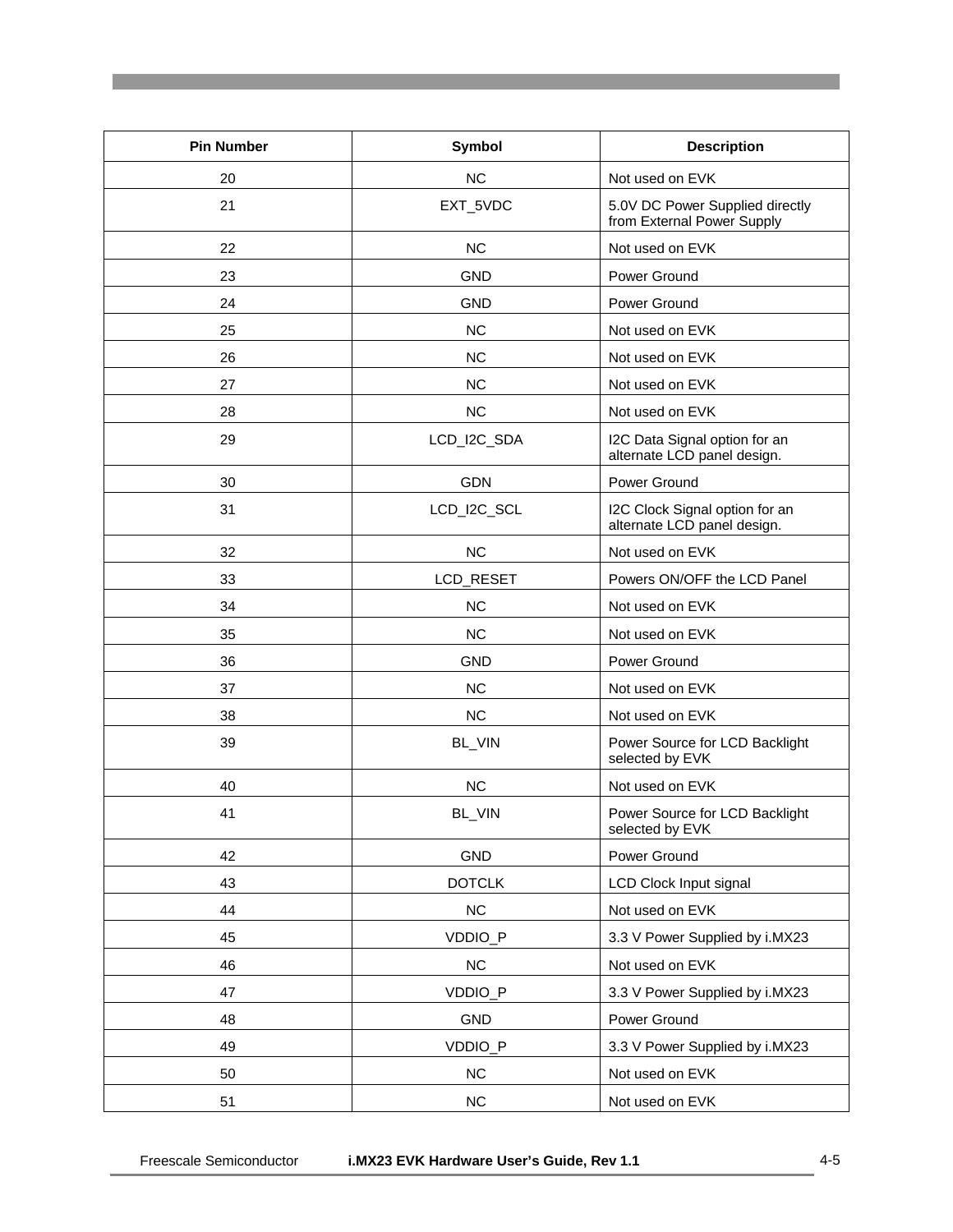| <b>Pin Number</b> | Symbol         | <b>Description</b>                |
|-------------------|----------------|-----------------------------------|
| 52                | <b>NC</b>      | Not used on EVK                   |
| 53                | NC             | Not used on EVK                   |
| 54                | <b>GND</b>     | Power Ground                      |
| 55                | <b>NC</b>      | Not used on EVK                   |
| 56                | <b>NC</b>      | Not used on EVK                   |
| 57                | NC             | Not used on EVK                   |
| 58                | <b>NC</b>      | Not used on EVK                   |
| 59                | NC             | Not used on EVK                   |
| 60                | <b>GND</b>     | Power Ground                      |
| 61                | PORT5_ID1      | Optional Panel Identification Pin |
| 62                | LCD_D00        | Blue Data 0                       |
| 63                | <b>NC</b>      | Not used on EVK                   |
| 64                | LCD_D01        | Blue Data 1                       |
| 65                | Li-ION_BATTERY | Power Supplied from Battery Rail  |
| 66                | LCD_D02        | Blue Data 2                       |
| 67                | Li-ION_BATTERY | Power Supplied from Battery Rail  |
| 68                | LCD_D03        | Blue Data 3                       |
| 69                | Li-ION_BATTERY | Power Supplied from Battery Rail  |
| 70                | LCD_D04        | Blue Data 4                       |
| 71                | Li-ION_BATTERY | Power Supplied from Battery Rail  |
| 72                | LCD_D05        | Blue Data 5                       |
| 73                | USB_5V         | Power Supplied from USB-5V Rail   |
| 74                | LCD_D06        | Blue Data 6                       |
| 75                | USB_5V         | Power Supplied from USB-5V Rail   |
| 76                | LCD_D07        | Blue Data 7                       |
| 77                | USB_5V         | Power Supplied from USB-5V Rail   |
| 78                | LCD_D08        | Green Data 0                      |
| 79                | NC             | Not used on EVK                   |
| 80                | LCD_D09        | Green Data 1                      |
| 81                | NC             | Not used on EVK                   |
| 82                | LCD_D10        | Green Data 2                      |
| 83                | PORT5_ID0      | Optional Panel Identification Pin |
| 84                | LCD_D11        | Green Data 3                      |
| 85                | NC             | Not used on EVK                   |
| 86                | LCD_D12        | Green Data 4                      |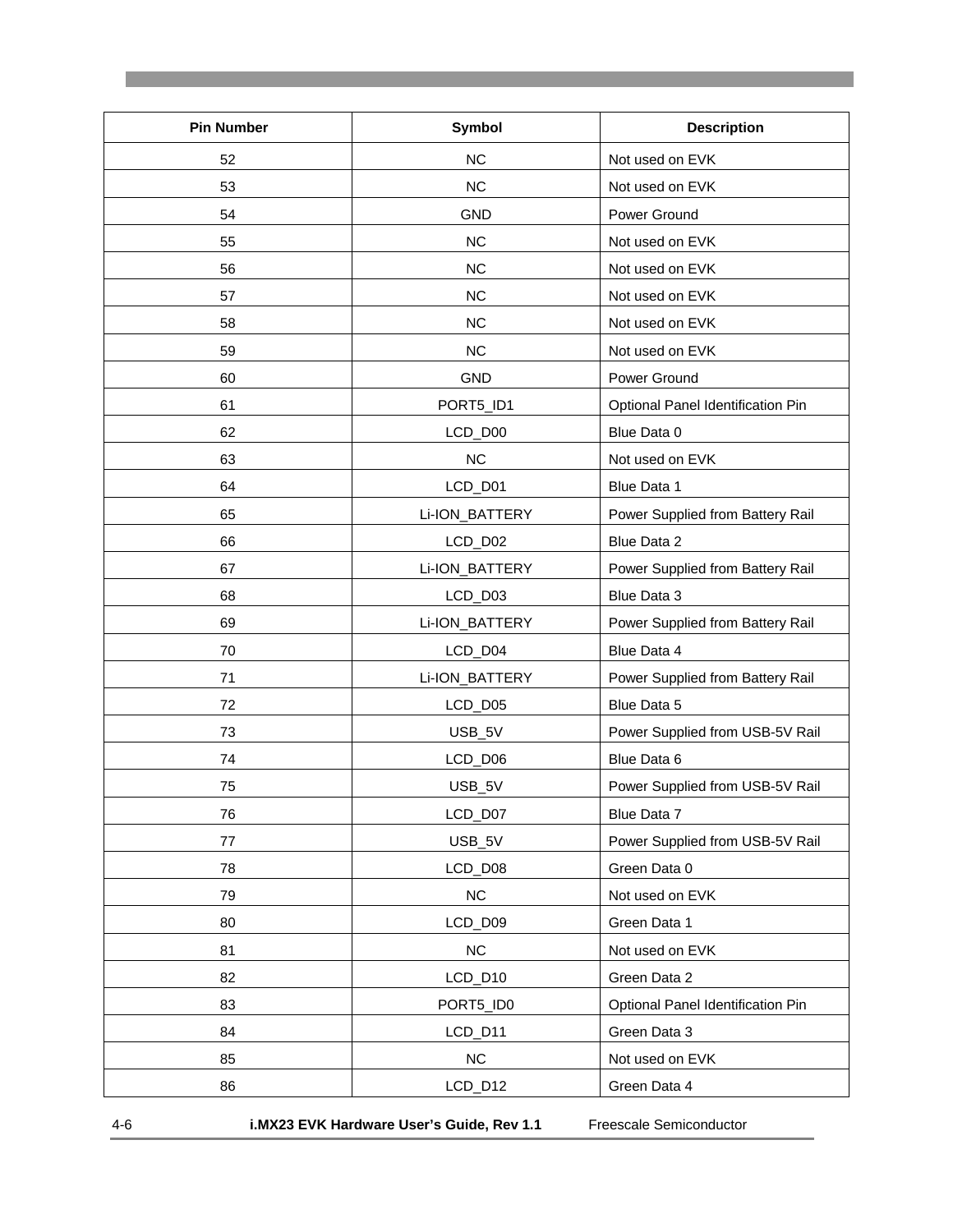| <b>Pin Number</b> | Symbol               | <b>Description</b>                                          |
|-------------------|----------------------|-------------------------------------------------------------|
| 87                | <b>NC</b>            | Not used on EVK                                             |
| 88                | LCD_D13              | Green Data 5                                                |
| 89                | <b>NC</b>            | Not used on EVK                                             |
| 90                | LCD_D14              | Green Data 6                                                |
| 91                | <b>NC</b>            | Not used on EVK                                             |
| 92                | LCD_D15              | Green Data 7                                                |
| 93                | <b>GND</b>           | Power Ground                                                |
| 94                | LCD_D16              | Red Data 0                                                  |
| 95                | TOUCHSCREEN_Y+       | Resistive Touch Screen UP Signal                            |
| 96                | LCD_D17              | Red Data 1                                                  |
| 97                | TOUCHSCREEN_Y-       | <b>Resistive Touch Screen DOWN</b><br>Signal                |
| 98                | LCD_D18              | Red Data 2                                                  |
| 99                | TOUCHSCREEN_X+       | <b>Resistive Touch Screen RIGHT</b><br>Signal               |
| 100               | LCD_D19              | Red Data 3                                                  |
| 101               | TOUCHSCREEN_X-       | Resistive Touch Screen LEFT Signal                          |
| 102               | LCD_D20              | Red Data 4                                                  |
| 103               | <b>GND</b>           | Power Ground                                                |
| 104               | LCD_D21              | Red Data 5                                                  |
| 105               | LCD_CS0              | LCD Select used for an alternate<br><b>LCD Panel Design</b> |
| 106               | LCD_D22              | Red Data 6                                                  |
| 107               | <b>NC</b>            | Not used on EVK                                             |
| 108               | LCD_D23              | Red Data 7                                                  |
| 109               | LCD_WR0              | LCD Write used for an alternate LCD<br>Panel Design         |
| 110               | LCD_VSYNCH           | Vertical Synchronization Signal                             |
| 111               | <b>NC</b>            | Not used on EVK                                             |
| 112               | <b>BACKLIGHT_PWM</b> | Signal used to control LCD Backlight<br><b>Brightness</b>   |
| 113               | <b>NC</b>            | Not used on EVK                                             |
| 114               | LCD_HSYNCH           | Horizontal Synchronization Signal                           |
| 115               | NC                   | Not used on EVK                                             |
| 116               | LCD_EN               | LCD Enable effects data<br>communications pins of the LCD   |
| 117               | NC                   | Not used on EVK                                             |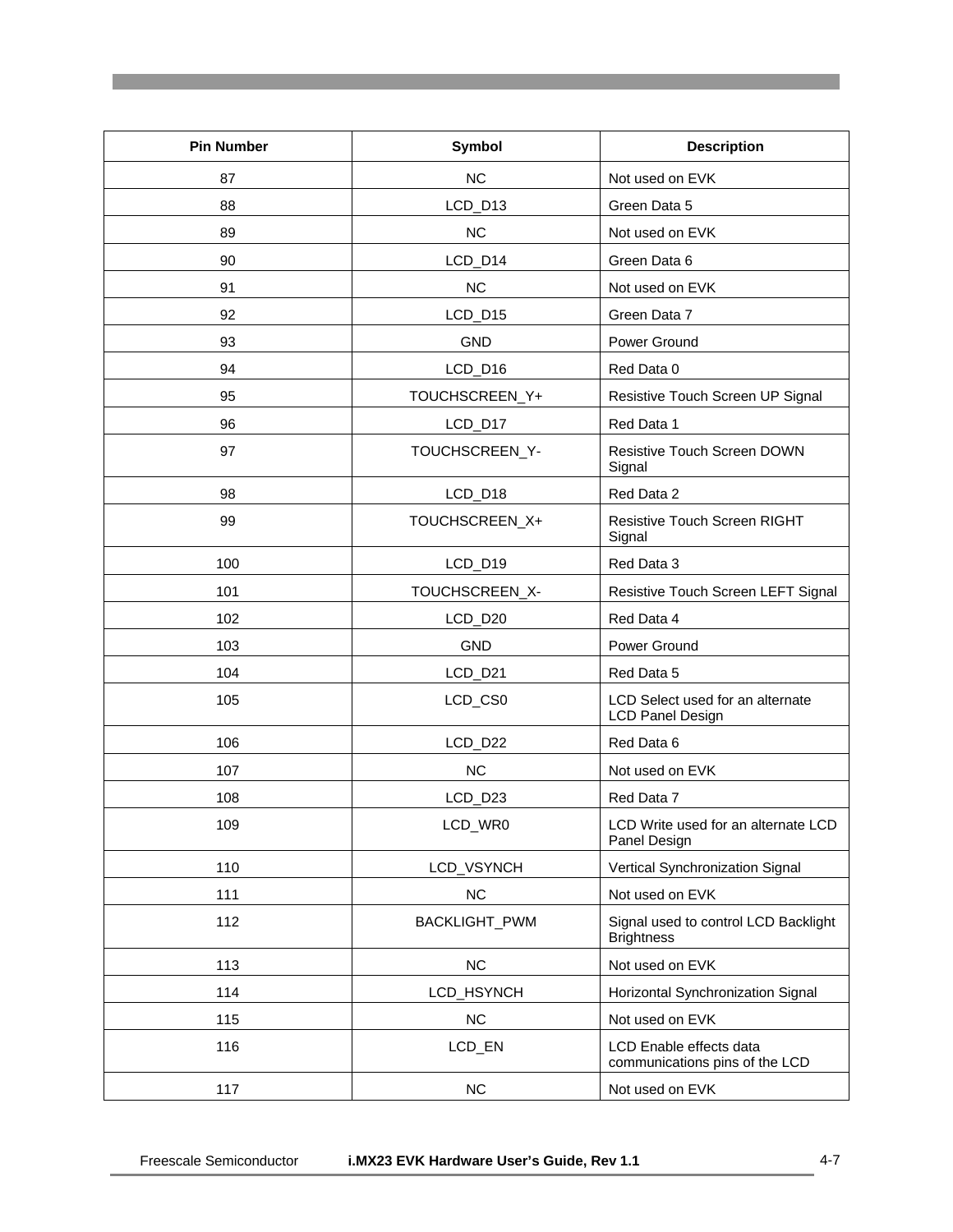| <b>Pin Number</b> | Symbol  | <b>Description</b>                             |
|-------------------|---------|------------------------------------------------|
| 118               | NC.     | Not used on EVK                                |
| 119               | LCD RS0 | LCD Reset for an alternate LCD<br>Panel Design |
| 120               | ΝC      | Not used on EVK                                |

# <span id="page-25-0"></span>**4.2 Optional Expansion Port Connector**

On the EVK, J38 is an optional 120-pin connector that may be used for future expansion designs. Table 4.2 provides the pin information of the connector.

| <b>Pin Number</b> | Symbol      | <b>Description</b>                                            |
|-------------------|-------------|---------------------------------------------------------------|
| 1                 | <b>NC</b>   | Not used on EVK                                               |
| $\overline{c}$    | EXT_5VDC    | 5.0V DC Power Supplied directly<br>from External Power Supply |
| 3                 | <b>NC</b>   | Not used on EVK                                               |
| 4                 | EXT_5VDC    | 5.0V DC Power Supplied directly<br>from External Power Supply |
| 5                 | <b>NC</b>   | Not used on EVK                                               |
| 6                 | <b>GND</b>  | Power Ground                                                  |
| $\overline{7}$    | <b>NC</b>   | Not used on EVK                                               |
| 8                 | EXT_5VDC    | 5.0V DC Power Supplied directly<br>from External Power Supply |
| 9                 | <b>NC</b>   | Not used on EVK                                               |
| 10                | <b>NC</b>   | Not used on EVK                                               |
| 11                | <b>NC</b>   | Not used on EVK                                               |
| 12                | <b>GND</b>  | Power Ground                                                  |
| 13                | <b>NC</b>   | Not used on EVK                                               |
| 14                | <b>NC</b>   | Not used on EVK                                               |
| 15                | <b>VDDA</b> | 1.8V Power Supplied by i.MX23                                 |
| 16                | <b>NC</b>   | Not used on EVK                                               |
| 17                | <b>VDDA</b> | 1.8V Power Supplied by i.MX23                                 |
| 18                | <b>GND</b>  | Power Ground                                                  |
| 19                | <b>NC</b>   | Not used on EVK                                               |
| 20                | <b>NC</b>   | Not used on EVK                                               |
| 21                | <b>NC</b>   | Not used on EVK                                               |
| 22                | <b>NC</b>   | Not used on EVK                                               |

**Table 4.2 Expansion Port Connector Pin-Out**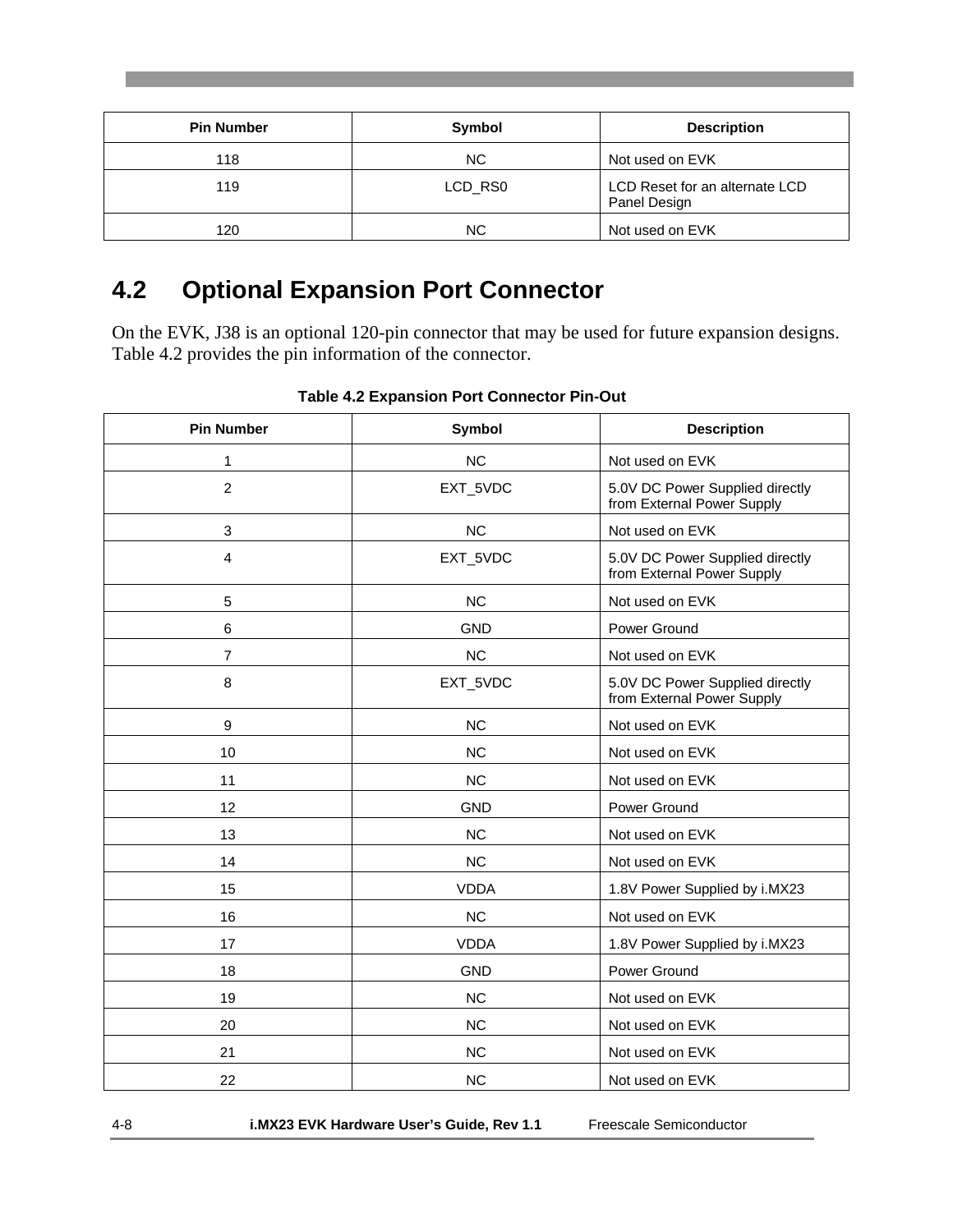| <b>Pin Number</b> | Symbol     | <b>Description</b>             |
|-------------------|------------|--------------------------------|
| 23                | NC         | Not used on EVK                |
| 24                | <b>GND</b> | Power Ground                   |
| 25                | NC         | Not used on EVK                |
| 26                | NC         | Not used on EVK                |
| 27                | NC         | Not used on EVK                |
| 28                | NC         | Not used on EVK                |
| 29                | NC         | Not used on EVK                |
| 30                | <b>GDN</b> | Power Ground                   |
| 31                | NC         | Not used on EVK                |
| 32                | NC         | Not used on EVK                |
| 33                | NC         | Not used on EVK                |
| 34                | NC         | Not used on EVK                |
| 35                | NC         | Not used on EVK                |
| 36                | <b>GND</b> | Power Ground                   |
| 37                | NC         | Not used on EVK                |
| 38                | NC         | Not used on EVK                |
| 39                | NC         | Not used on EVK                |
| 40                | NC         | Not used on EVK                |
| 41                | NC         | Not used on EVK                |
| 42                | <b>GND</b> | Power Ground                   |
| 43                | NC         | Not used on EVK                |
| 44                | NC         | Not used on EVK                |
| 45                | VDDIO_P    | 3.3 V Power Supplied by i.MX23 |
| 46                | NC         | Not used on EVK                |
| 47                | VDDIO_P    | 3.3 V Power Supplied by i.MX23 |
| 48                | GND        | Power Ground                   |
| 49                | VDDIO_P    | 3.3 V Power Supplied by i.MX23 |
| 50                | NC         | Not used on EVK                |
| 51                | NC         | Not used on EVK                |
| 52                | NC         | Not used on EVK                |
| 53                | NC         | Not used on EVK                |
| 54                | <b>GND</b> | Power Ground                   |
| 55                | NC         | Not used on EVK                |
| 56                | NC         | Not used on EVK                |
| 57                | NC         | Not used on EVK                |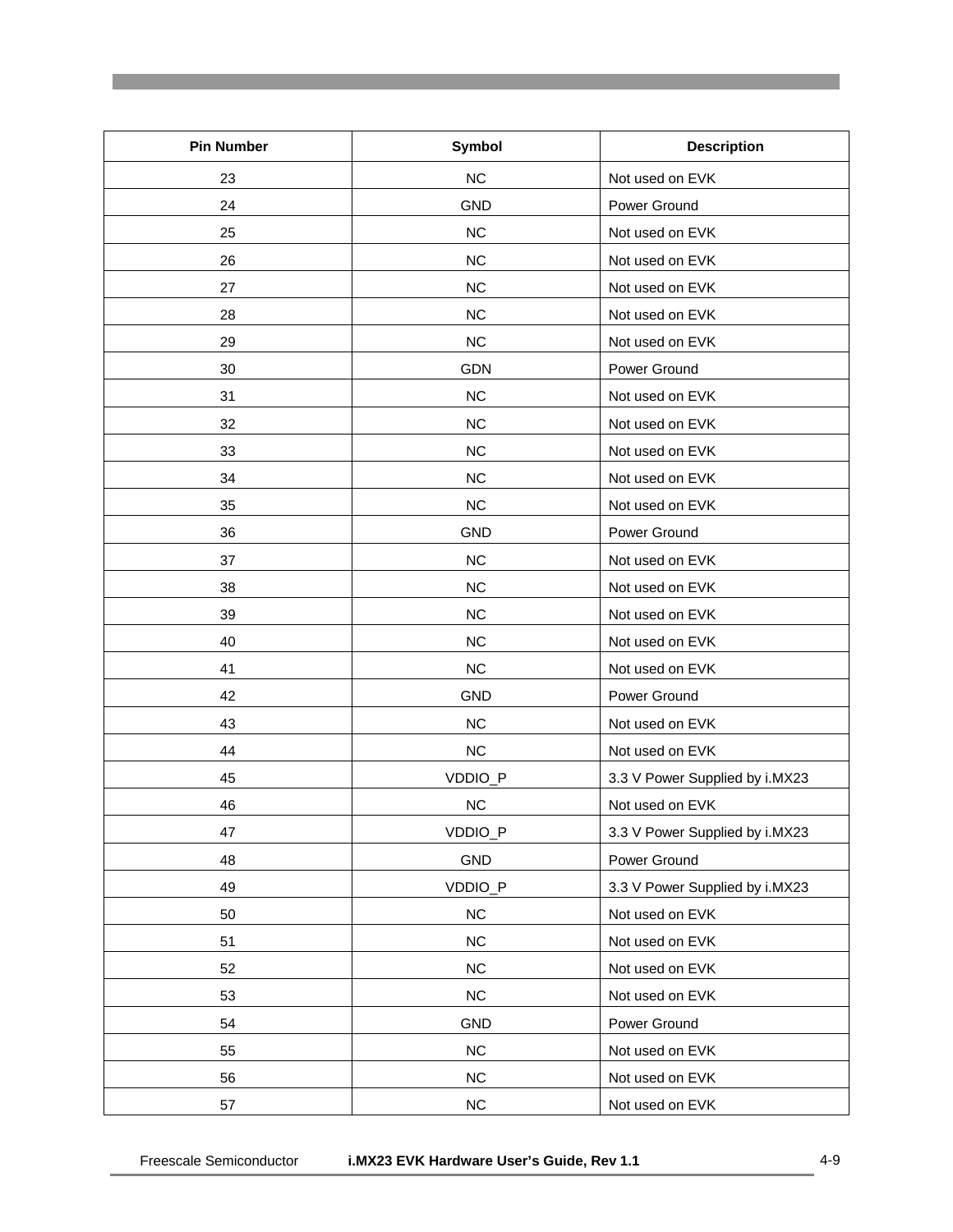| <b>Pin Number</b> | Symbol                                    | <b>Description</b>                                 |
|-------------------|-------------------------------------------|----------------------------------------------------|
| 58                | <b>NC</b>                                 | Not used on EVK                                    |
| 59                | <b>NC</b>                                 | Not used on EVK                                    |
| 60                | <b>GND</b>                                | Power Ground                                       |
| 61                | PORT1_ID1                                 | Optional Panel Identification Pin                  |
| 62                | UART1_TX                                  | Application 1 UART Transmit from<br>i.MX23 device  |
| 63                | <b>NC</b>                                 | Not used on EVK                                    |
| 64                | UART1_RX                                  | Application 1 UART Receive from<br>i.MX23 device   |
| 65                | Li-ION_BATTERY                            | Power Supplied from Battery Rail                   |
| 66                | UART1_RTS                                 | Application 1 UART RTS from<br>i.MX23 device       |
| 67                | Li-ION_BATTERY                            | Power Supplied from Battery Rail                   |
| 68                | UART1_CTS                                 | Application 1 UART CTS from<br>i.MX23 device       |
| 69                | Li-ION_BATTERY                            | Power Supplied from Battery Rail                   |
| 70                | <b>NC</b>                                 | Not used on EVK                                    |
| 71                | Li-ION_BATTERY                            | Power Supplied from Battery Rail                   |
| 72                | <b>NC</b>                                 | Not used on EVK                                    |
| 73                | USB_5V                                    | Power Supplied from USB-5V Rail                    |
| 74                | <b>NC</b>                                 | Not used on EVK                                    |
| 75                | USB_5V                                    | Power Supplied from USB-5V Rail                    |
| 76                | <b>NC</b>                                 | Not used on EVK                                    |
| 77                | USB_5V                                    | Power Supplied from USB-5V Rail                    |
| 78                | <b>NC</b>                                 | Not used on EVK                                    |
| 79                | <b>NC</b>                                 | Not used on EVK                                    |
| 80                | <b>NC</b>                                 | Not used on EVK                                    |
| 81                | <b>NC</b>                                 | Not used on EVK                                    |
| 82                | NC                                        | Not used on EVK                                    |
| 83                | PORT1 ID0                                 | Optional Panel Identification Pin                  |
| 84                | NC                                        | Not used on EVK                                    |
| 85                | XPORT_SPI1_MISO                           | Shared SPI bus Master Input Slave<br>Output Signal |
| 86                | NC                                        | Not used on EVK                                    |
| 87                | XPORT_SPI1_MOSI                           | Shared SPI bus Master Output Slave<br>Input Signal |
| 88                | NC                                        | Not used on EVK                                    |
| 89                | XPORT_SPI1_SCK                            | Shared SPI bus Clock Signal                        |
| $4 - 10$          | i.MX23 EVK Hardware User's Guide, Rev 1.1 | Freescale Semiconductor                            |

a sa kacamatan ing Kabupatèn Kabupatèn Kabupatèn Kabupatèn Kabupatèn Kabupatèn Kabupatèn Kabupatèn Kabupatèn K

and the state of the state of the state of